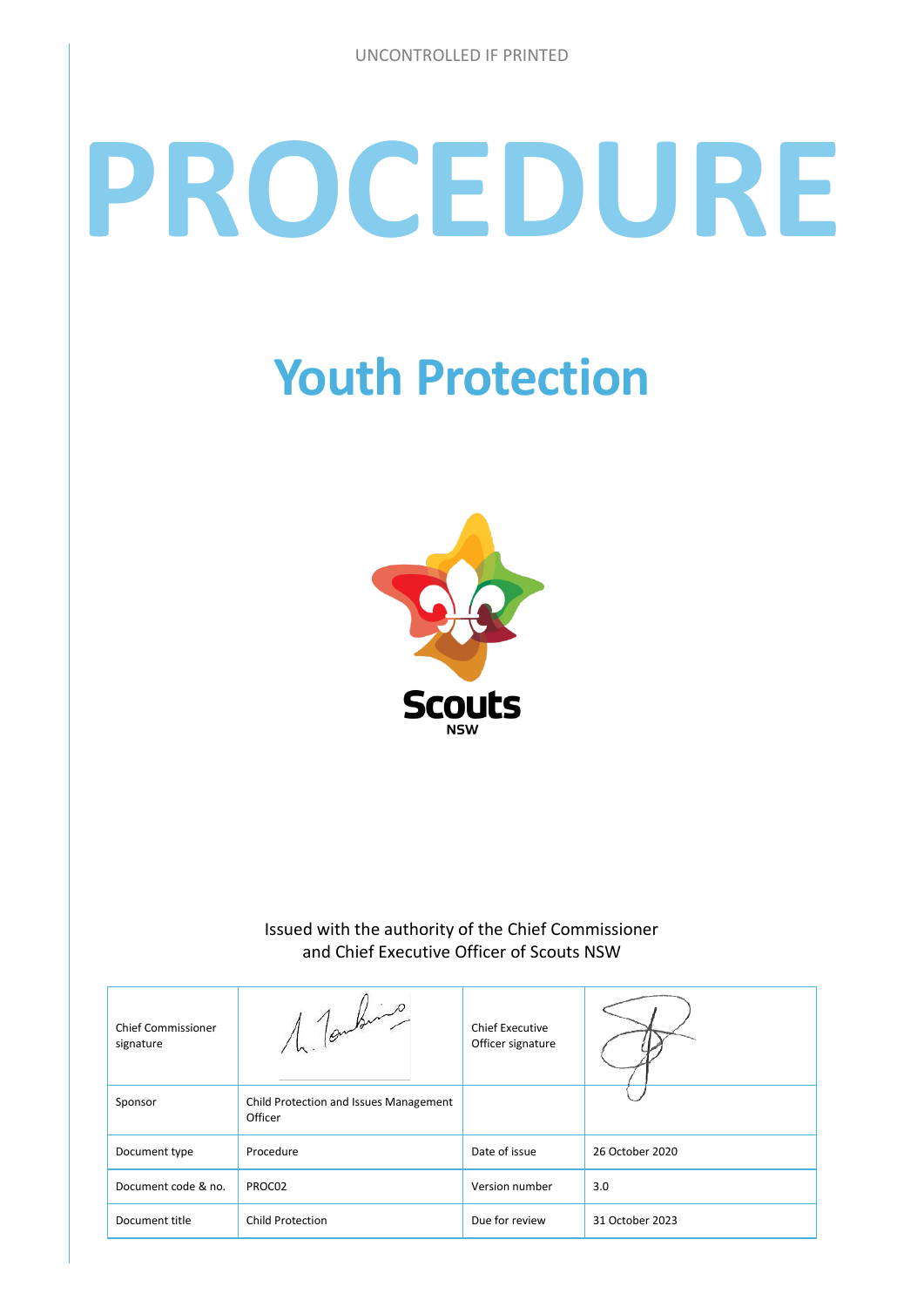# **Youth Protection**



[YouthProtection@nsw.scouts.com.au](mailto:YouthProtection@nsw.scouts.com.au) 

# **Imminent Danger**

**If a person is in danger, immediately contact NSW Police on 000.** 

# 1 Purpose and scope

1.1 The purpose of this Procedure is to give effect to the Scouts NSW *Youth Protection Policy* and must be read in conjunction with that Policy.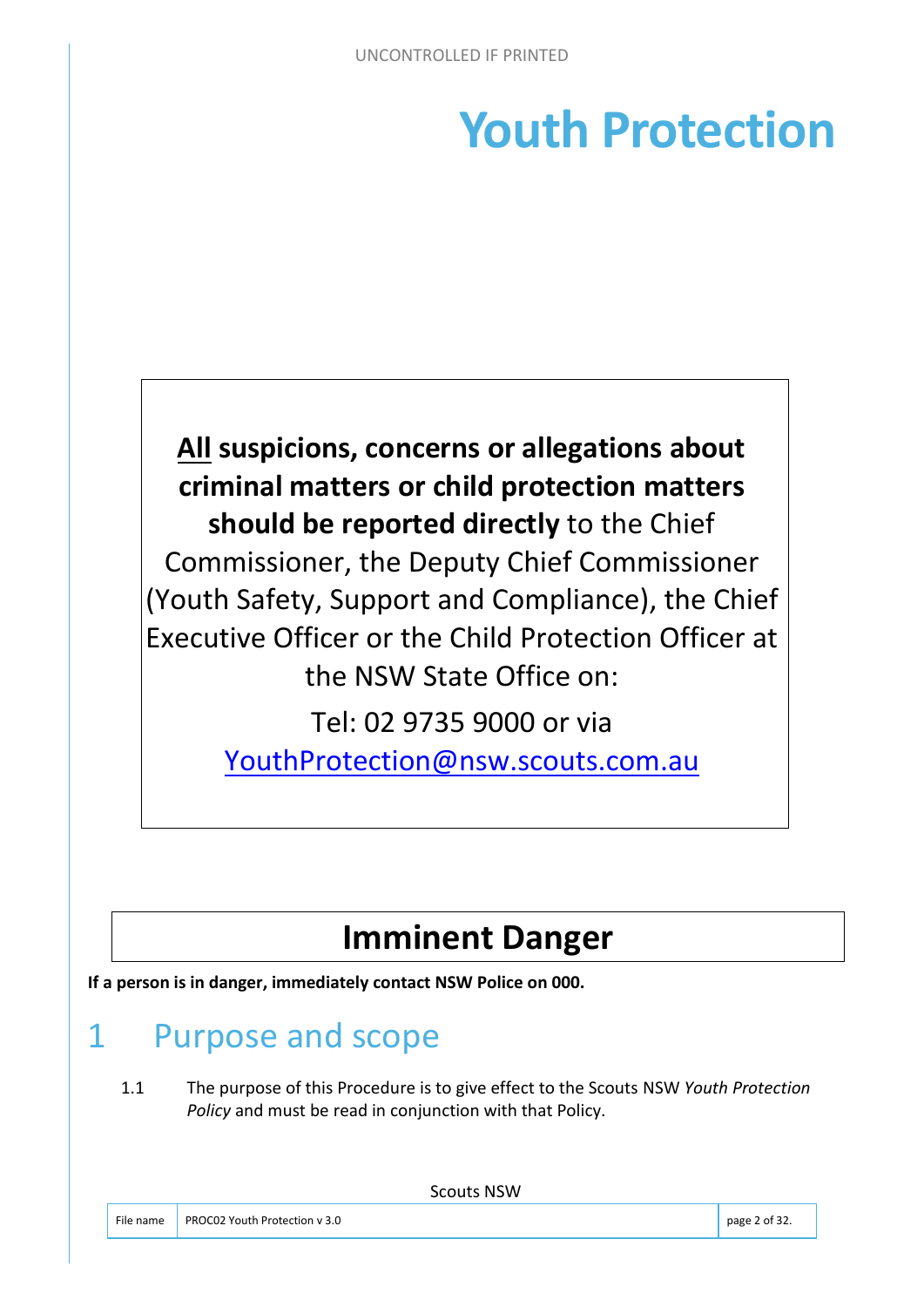- 1.2 All children have the right to feel safe. Scouts NSW is committed to operating as a child safe organisation and implementing child safe policies and practices in accordance with the elements of a child safe institution as outlined by the Royal Commission into Institutional Responses to Child Sexual Abuse report entitled *Creating Child Safe Institutions*. This Procedure applies to all Adults in control of or in contact with Youth participating in Scouting with Scouts NSW.
- 1.3 This Procedure should be read in conjunction with the Scouts NSW Code of Conduct (LSG23) "the Code of Conduct''. The Code of Conduct reflects Scouts NSW's commitment to providing a safe environment for all youth members participating in the Scout Program and reflects a zero tolerance policy towards bullying, neglect, emotional, physical or sexual abuse of any kind.

#### 1.4 For the purposes of this procedure:

"Adult" means any person 18 years of age or older, and includes any employee, Leader, Adult Supporter or Rover Scout who is involved in the delivery of Scouting in any form; no matter the frequency, duration, formal level of authority or whether the person is or is not a registered member of Scouts Australia.

"Adult Helper" means an adult holding a Certificate of Membership of Scouts NSW who provides assistance to a leader and is bound by the policies and rules of Scouts Australia.

"Adult Supporter" means any adult who, from time to time, assists Scouting in some way, but does not hold a Certificate of Membership of Scouts NSW.

"Applicant" means any person 18 years of age or older who wishes to support Scouts Australia or Scouts NSW as an employee, a Leader, Adult Supporter or Rover Scout.

"Child Abuse" has the meaning given to that term in Scouts Australia's *Child Protection Policy*.

"Child Protection Officer" means the Child Protection and Issues Management Officer, based at the Scouts NSW State Office.

"Leader" means an adult holding a Certificate of Membership of Scouts Australia and a Certificate of Adult Leadership who wears the Scout uniform and is bound by the policies and rules of Scouts Australia.

"Movement" means the Scout Movement.

"Police" generally means the NSW Police, although it may also mean Police from other states of Australia and other countries in cases involving other jurisdictions.

"Office Bearer" means an adult holding a Certificate of Membership who fulfils a nonuniformed, designated role in the organisation and is bound by the policies and rules of Scouts Australia.

"Policy" means Scouts NSW's *Youth Protection Policy*.

"Rover Scout" is a Young Adult member who is over 18 years of age, is registered as a member in the Rover Scout section of Scouts Australia, and for the purpose of this procedure is an "Adult".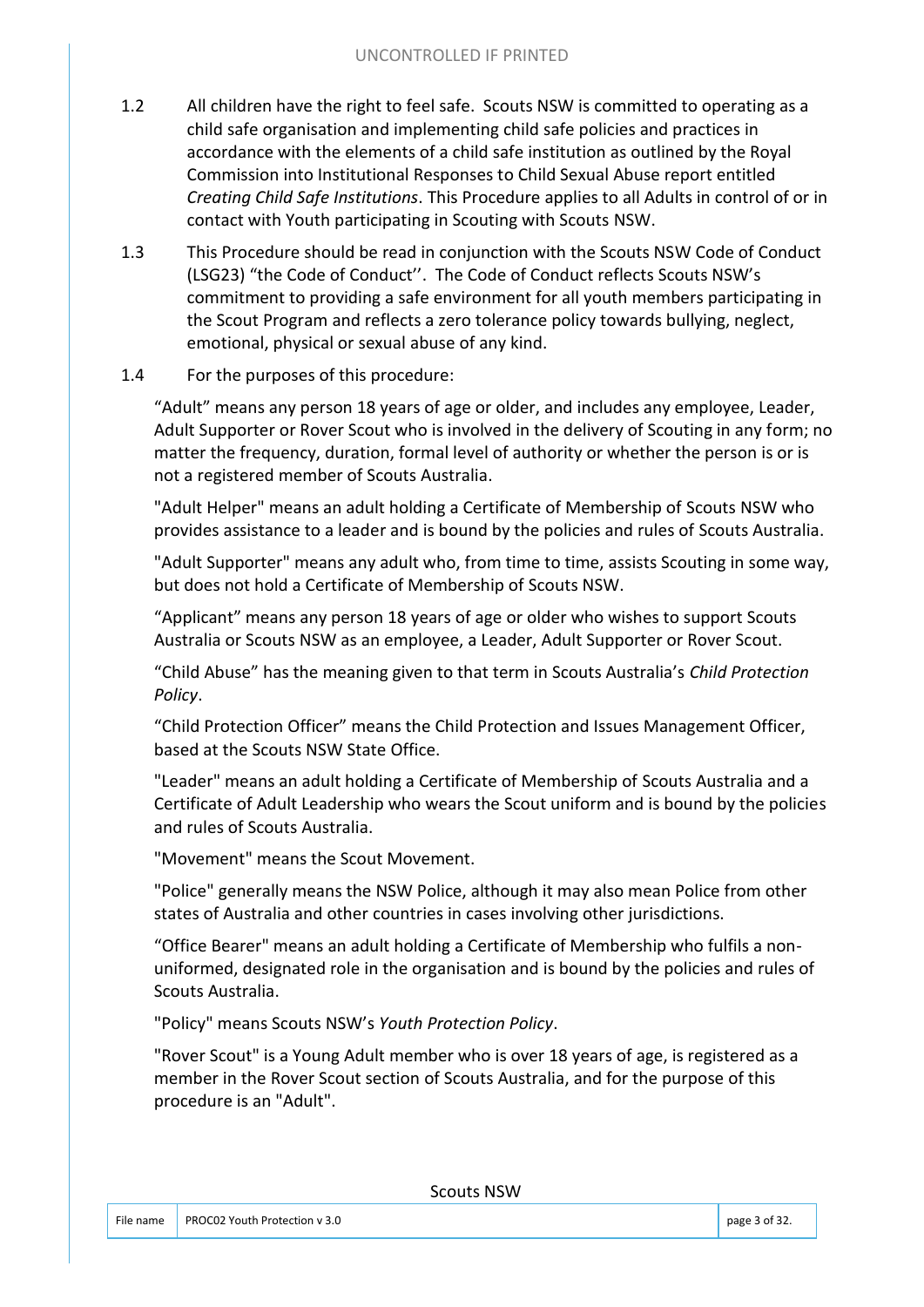"Scouts Australia" means the national Scouting body, The Scout Association of Australia.

"Scouts NSW" means the New South Wales Branch of Scouts Australia.

"Youth" means a person less than 18 years of age involved in any Scouting activity, whether or not they have formally been registered as a member.

"WOSM" means the World Organisation of the Scout Movement, of which Scouts Australia is a member.

"Working with Children Check" means a Working with Children Check under the *Child Protection (Working with Children) Act 2012*.

# 2 What is Child Abuse?

- 2.1 Scouts NSW is committed to operating within a child safe environment and adopts a zero tolerance policy towards Child Abuse of any kind.
- 2.2 Child Abuse is generally categorised in the following ways:
	- Physical abuse
	- Emotional abuse
	- Sexual abuse
	- Grooming
	- Neglect
	- Exposure to Domestic Violence

[Source: Scouts Australia's *Child Protection Policy*]

2.3 Understanding the nature of Child Abuse and being able to recognise it is a crucial first step to countering the risk of Child Abuse. A good source of information is the NSW Department of Family and Community Services website:

[http://www.community.nsw.gov.au/docs\\_menu/preventing\\_child\\_abuse\\_and\\_neglect.html](http://www.community.nsw.gov.au/docs_menu/preventing_child_abuse_and_neglect.html)

2.4 For the purposes of this Procedure, Child Abuse includes "sexual misconduct" committed against, with or in the presence of a child, or which includes grooming, crossing professional boundaries and use of explicit language, further details of which appear in Attachment B.

## What is grooming?

2.5 "Grooming" may be a precursor to Child Abuse and refers to the process by which an individual prepares or manipulates those around them to provide opportunities for Child Abuse and reduce the likelihood of being reported or discovered. Although it is children that are 'groomed', this preparatory behaviour may also involve a child's family and other Adults, such as those involved in the delivery of Scouting to the child. Attachment B provides further information on Grooming.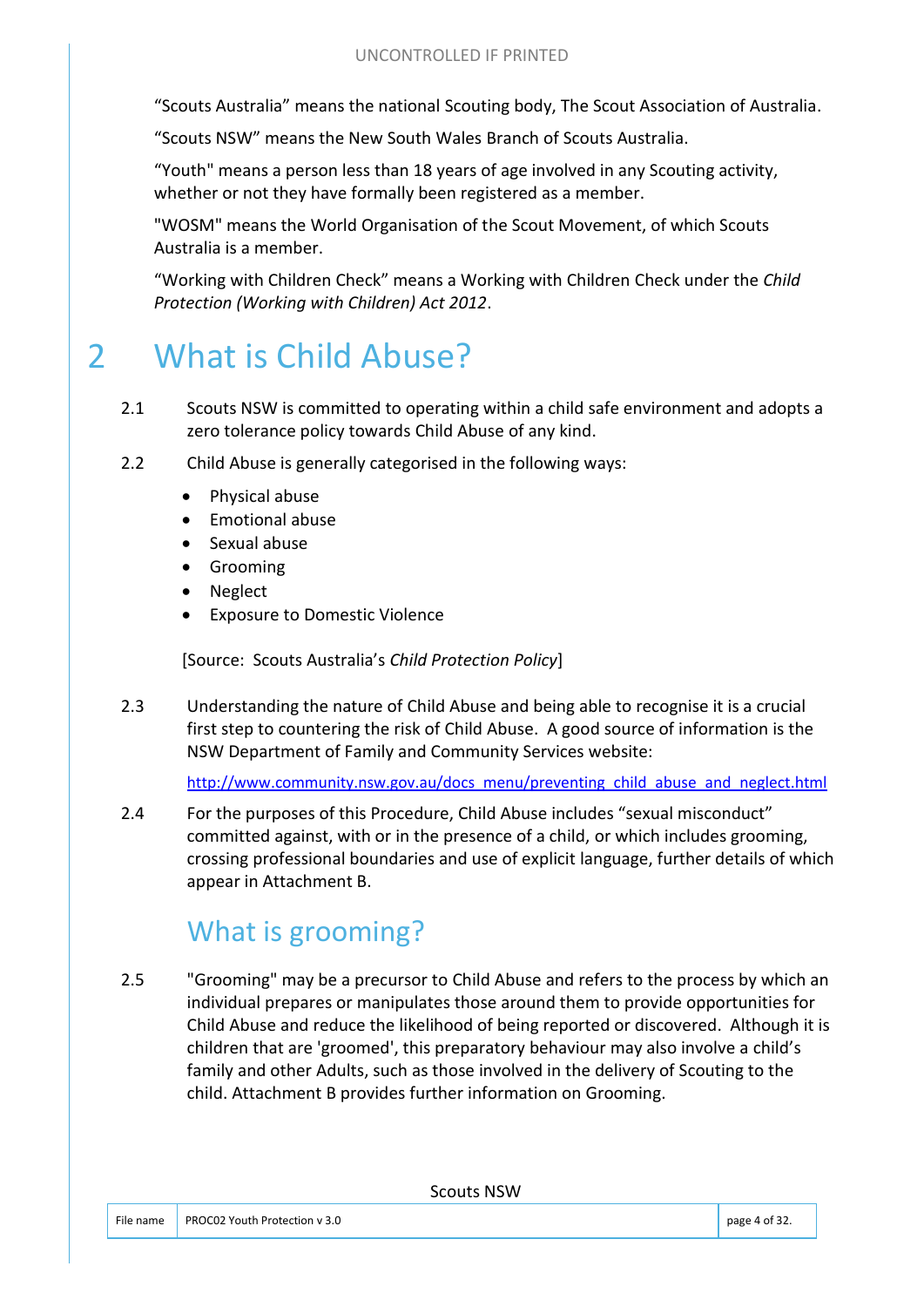## Youth to Youth behaviour

- 2.6 It is important to be aware that Child Abuse can also occur through Youth interaction behaviours – including behaviours ranging from harassment and bullying to sexual contact. All youth-to-youth Child Abuse must be stopped immediately by an Adult present. If it persists, the Adults present must take steps to protect the abused Youth. If necessary, an activity should be cancelled to protect an individual. Unacceptable behaviour must be reported by the supervising Adult present as soon as practicable.
- 2.7 Contacting and informing the parents/guardians of the Youth will be managed by Leaders at Section/ Group / Region or Branch level, depending on the seriousness of the behaviour.

## Procedure regarding sexual relations between consenting youth.

- 2.8 Scouts NSW does not condone sexual relations occurring at any Scouting events or activities and is of the view that such behaviour may, at the very least, involve a breach of the Scout Law by not being respectful to others who are at that event. Because of the complex legal issues which can arise, particularly in determining whether consent has effectively been given, all such issues should be reported to the Child Protection Officer.
- 2.9 Where sexual contact involving a child is observed, a formal incident report must be provided to the Child Protection Officer at the NSW State Office on 02 9735 9000 or via [YouthProtection@nsw.scouts.com.au.](mailto:ChildProtection@nsw.scouts.com.au)

# 3 How can Child Abuse be prevented?

- 3.1 Continual training and vigilance is a key element in the prevention of Child Abuse. Raising awareness of the issue and ensuring that Scouting operates with defined boundaries, such as those set out in this Procedure provides a strong counter to Child Abuse. The Scouts NSW *Youth Protection Policy* and this Procedure are distributed to Parents and all new Adults, and must be read and understood by all Adults.
- 3.2 Each school term, all Youth members are to be reminded of their right not to be abused and the ways in which they may report any concerns they may have.
- 3.3 Scouts NSW encourages an open, approachable child safe environment where children and adults alike feel supported and able to voice any concerns to any member of the organisation and to know that these concerns will be considered and addressed in an appropriate way.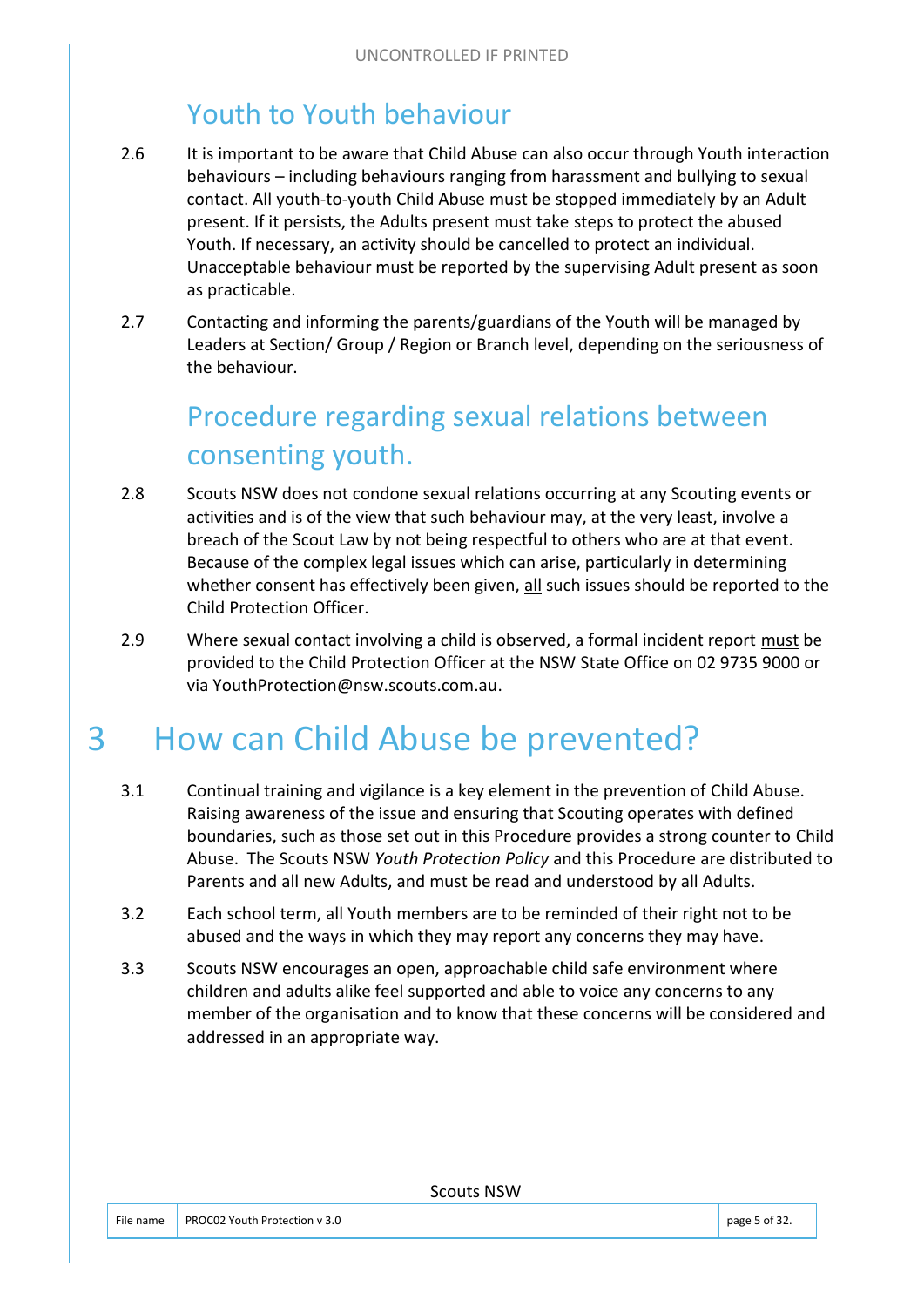# 4 Reporting Child Abuse

#### Imminent danger

- 4.1 **If a young person is in imminent danger, the matter should be reported directly and immediately to NSW Police on 000**
- 4.2 The primary focus of Scouts NSW is on the safety and wellbeing of the child at all times.

## Reporting obligations

4.3 The focus of Scouts NSW in relation to reports of Child Abuse rests with the safety of the children involved. All Child Abuse arising in the context of a Scouting activity is subject to internally-mandated reporting procedures by virtue of the Scouts Australia *Child Protection Policy*. This includes any situation where a child discloses or is at risk of Child Abuse in situations outside of a Scouting activity (e.g. home).

> **All suspicions, concerns or allegations about criminal matters or child protection matters should be reported directly to the Chief Commissioner, the Deputy Chief Commissioner (Youth Safety, Support and Compliance), the Chief Executive Officer or the Child Protection Officer at the NSW State Office on:**

**Tel: 02 9735 9000 or via [YouthProtection@nsw.scouts.com.au](mailto:YouthProtection@nsw.scouts.com.au)**

- 4.4 Scouts NSW maintains an open and cooperative relationship with the Police, the Department of Family and Community Services, the NSW Office of Children's Guardian, and other relevant authorities to address any child protection concerns and will provide information in its possession to authorities to assist in their investigations.
- 4.5 Although neither Scouts NSW, nor its Leaders are considered ''Mandatory Reporters'' for the purposes of the *Children and Young Persons (Care and Protection) Act 1998*, once a notification of suspected or alleged Child Abuse is received by Scouts NSW's State Office, the office will make an immediate report to the relevant authorities.
- 4.6 If an Adult has made a report of suspected or alleged Child Abuse to NSW Police, NSW Department of Family and Community Services, or another relevant authority, they should also report the matter to the Chief Commissioner, the Chief Executive Officer or the Child Protection Officer in line with the procedure outlined above. Scouts NSW will then make direct contact with the relevant authority about the matter.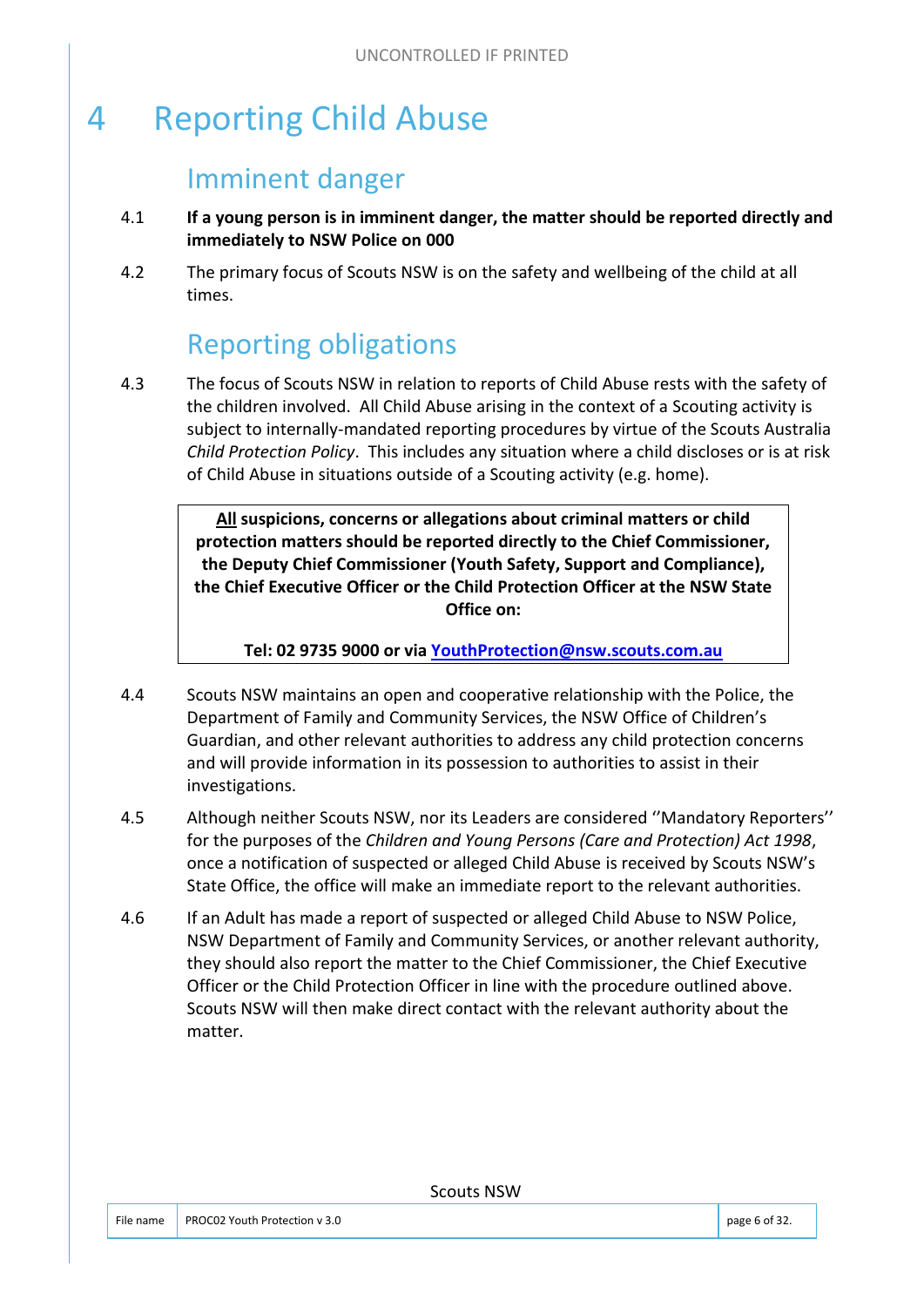#### What to do if there are concerns, but no evidence?

4.7 Where there are suspicions or concerns regarding child safety these should be reported in line with the procedure above. Certain behaviours (as described in Attachment C) may be cause for concern and should not be ignored.

#### Historical child protection matters

- 4.8 Where a member or former member (of any age) discloses Child Abuse or any child protection matter, the matter must be reported directly to the Chief Commissioner, the Chief Executive Officer or the Child Protection Officer at the NSW State Office on 02 9735 9000 or via [YouthProtection@nsw.scouts.com.au.](mailto:YouthProtection@nsw.scouts.com.au)
- 4.9 Scouts NSW will take steps to raise such a disclosure with the relevant authority. We note however that the decision to make a formal report to Police rests with the individual disclosing the Child Abuse.
- 4.10 In such circumstances Scouts NSW will follow its mandated suspension procedures and suspend the member who is the subject of the allegations (if they are still a member of Scouts NSW), in the same way as with any allegation involving a current Youth member.

# 5 As a parent or leader, how do I deal with allegations or concerns?

5.1 Dealing with Child Abuse is a complex matter that requires special expertise. Where a Youth expresses concerns, the Adult's role is to be supportive, listen carefully and complete a report in accordance with the reporting procedure outlined above.

Where a young person is in imminent danger, the matter should be reported directly and immediately to the NSW police. Thereafter a report should be made to the NSW State Office.

- 5.2 When the person accused is another Youth, the accused Youth's welfare will need to be handled carefully. Again, these matters are complex and require special expertise. On becoming aware of a situation, an Adult should not confront a person named by the Youth, but should report the matter to the NSW State office.
- 5.3 Because dealing with Child Abuse is a complex matter that requires special expertise, it is important that Adults do not take it on themselves to investigate allegations or concerns of Child Abuse. Allegations or concerns of Child Abuse should be reported, not investigated.

#### Interstate obligations and reporting processes

5.4 Regardless of whether a Scouting activity is taking place within NSW or elsewhere (e.g. interstate on a Jamboree) Adults must report incidents of Child Abuse or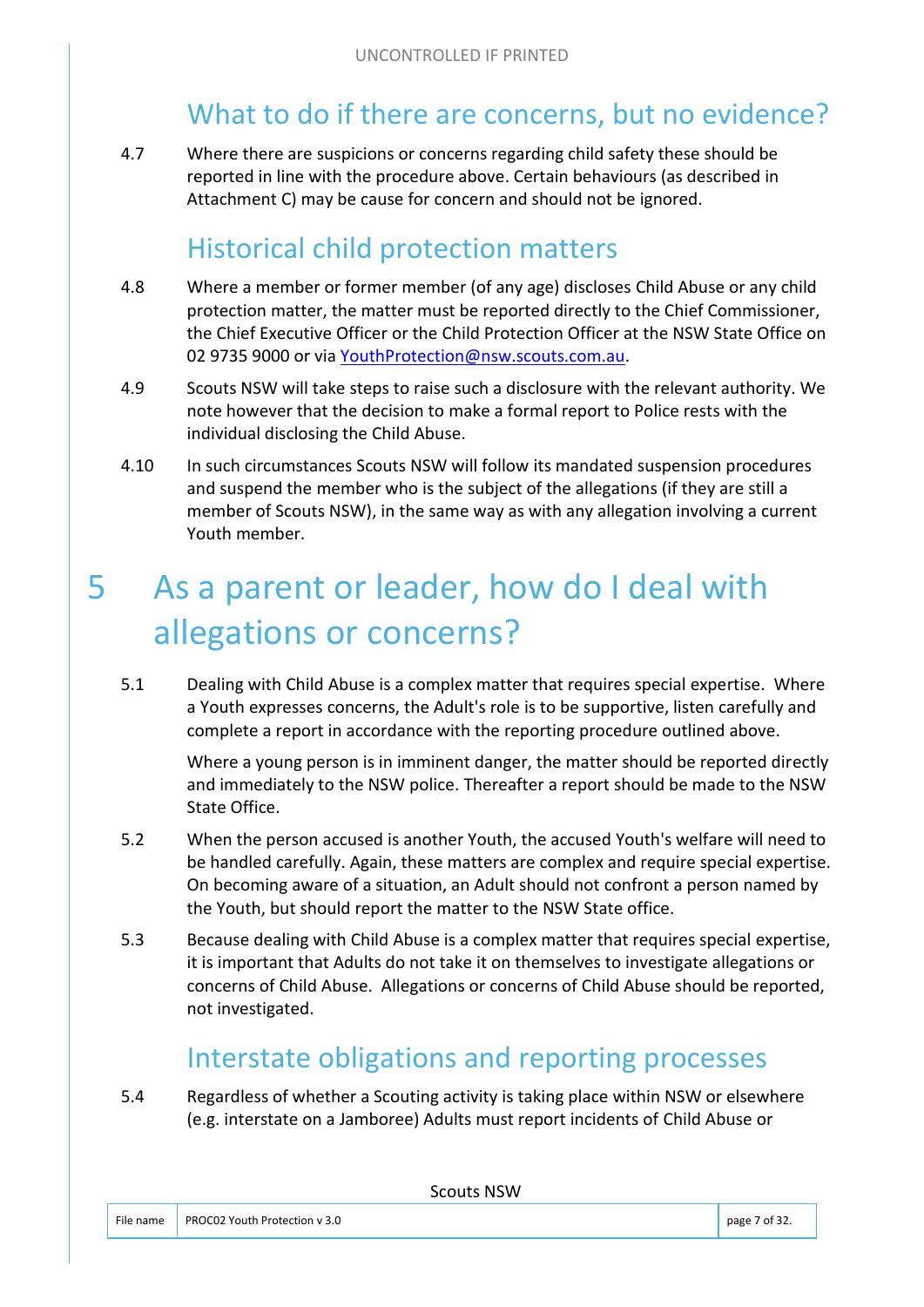suspected Child Abuse in line with the procedure outlined above, as well as to the person in charge of the activity.

# 6 How does Scouting protect youth members?

- 6.1 In accordance with the Scouts NSW *Youth Protection Policy*, Scouts NSW provides a clear framework for the careful selection, recruitment, training and management of Adults working in direct contact with children. This is one of the principles of operating as a child safe organisation.
- 6.2 Scouts NSW's screening processes provide a multi factor check that provides a high degree of satisfaction that Leaders supervising Youth are suitable. These factors include:
	- interviewing all Applicants;
	- screening all Applicants and performing reference checks;
	- requiring the Applicant to disclose any past issues for consideration by senior staff of the Association;
	- requiring verified Working with Children Clearance;
	- requiring Police Checks to be carried out; and
	- having clear processes governing the interaction of Adults and Youth at Scouting activities.
- 6.3 In addition, Scouts NSW provides compulsory training to all Leaders and Adult Members by way of an e-learning module "Child Safe Scouting" which must be completed within three months of commencing training.
- 6.4 Should any allegations of misconduct arise, Scouts NSW will act immediately to protect both the Youth and the Leader. Where appropriate, reports will be made to the authorities and Scouts NSW will suspend the Adult pending a decision from the authorities.

# Screening checks/Working With Children Clearance (WWCC)

- 6.5 When an Applicant is interviewed on behalf of Scouts NSW by a person who will make a decision whether or not to recommend that Applicant as an Adult, meaningful discussion about the Code of Conduct, the Child Protection Policy and this Procedure is essential to ensure that the Applicant understands the obligations and responsibilities to which they are committing.
- 6.6 No Applicant is to be recommended for acceptance as an Adult unless diligent followup with referees has been undertaken by the person(s) responsible for recommending that Applicant be accepted as an Adult. Failure to comply may result in the person(s) recommending the Applicant being considered for loss of membership of Scouts Australia.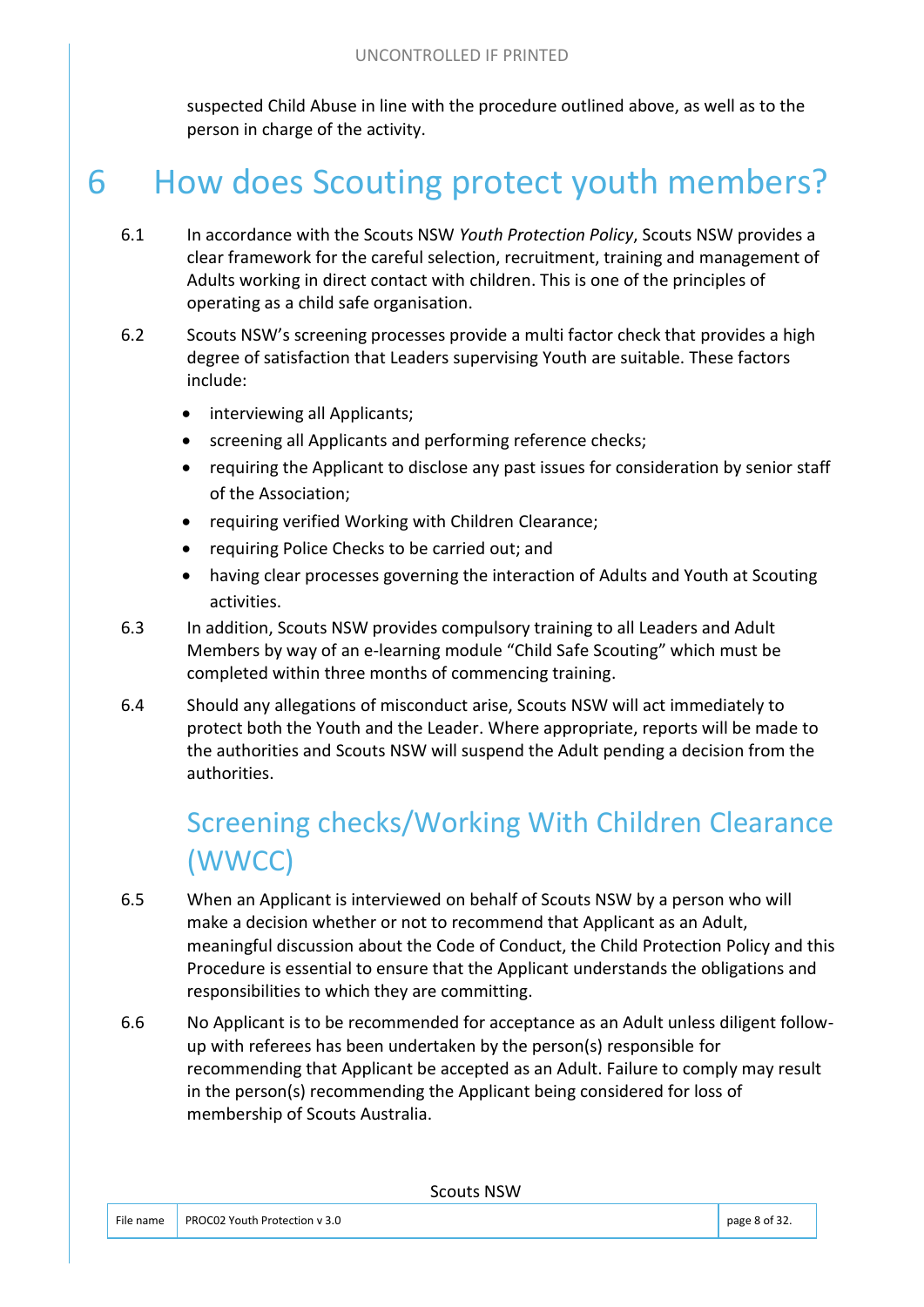- 6.7 All Adult members who have direct contact with children are required to hold a current Working with Children Check, which is verified prior to any application proceeding. This is in addition to a Police check.
- 6.8 While an Applicant may be provisionally accepted, they may not be permitted to supervise Youth until the above checks have been cleared and they have been accepted as an Adult member.
- 6.9 A State or National Police Check may be carried out at any time by Scouts NSW and where an issue arises, the Adult will be suspended until the issue is clarified with the relevant authorities.

NB: All Adults are required to inform the Chief Commissioner or the Chief Executive Officer if, at any time they become the subject of any criminal charge or conviction and/or are the subject of any Domestic Violence or Apprehended Violence court order or proceedings.

- 6.10 All Adults are required to inform the Chief Commissioner or the Chief Executive Officer if they are approached by the Police, the Department of Family and Community Services or any other relevant authority in relation to any matter concerning Youth involved in Scouting or that in some way has a connection with Scouting. Failure to report such matters may result in the Adult's membership being suspended or terminated.
- 6.11 Scouts NSW training and development of Adults should ensure that:
	- Scouts NSW's expectations of Adults concerning child protection are clearly explained;
	- Participants are provided with the knowledge and experience contained within this procedure;
	- Participants practice, for example through role play, responding to Youth who report Child Abuse; and
	- Participants are given examples of how to report concerns of suspected Child Abuse.

**All Adults must complete the Scouts Australia 'Child Safe Scouting' eLearning module within three months of joining. Failure to complete such training may result in their membership being suspended or summarily terminated.** 

- 6.12 When there is a change of service or a move or transfer to another Formation within Scouting, the Adult must undergo refresher training regarding the Scouts Australia *Child Protection Policy* and Procedure by re-completing the Scouts Australia Child Safe Scouting eLearning module.
- 6.13 The Code of Conduct must be reviewed by the Adult together with the Leader of the new Formation and a copy of it signed by the Adult and the Formation Leader. A copy of this record should be placed on the Adult's record by the Formation Leader.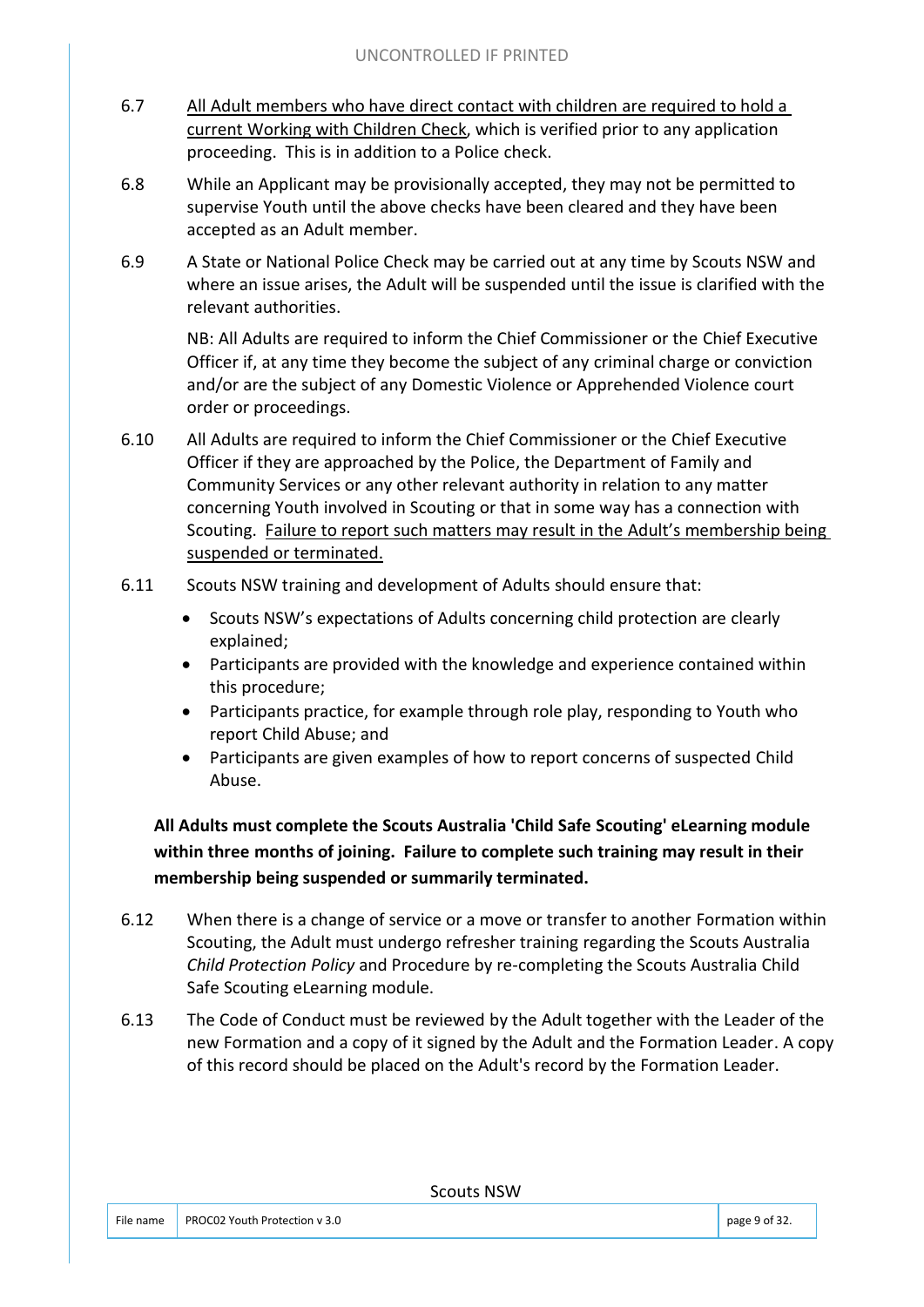# 7 Mandatory Procedures Two Adults present

- 7.1 Scouts NSW requires that when Adults are supervising and conducting Scouting activities involving Youth, at least two Adults are present, except in unexpected, unusual and unforeseen circumstances. While the minimum ratio of Adults to Youth will vary from activity to activity, a minimum of two Adults is always required. This requirement is to protect Youth and Adults and is referred to as "Two-Deep" leadership.
- 7.2 Mixed-gender Formations that do not have both a male and female Leader/Adult Helper should have an opposing gender parent accompanying them throughout the duration of any activity.
- 7.3 Where it is unavoidable, two Adults of the same gender may supervise a camp, provided that the parents of the Youth participating have been advised and have given prior approval. Such an arrangement is not encouraged and Groups should ensure that it is a rare exception, rather than the norm.

## Overnight activities

7.4 Where no Adults are present for overnight activities (for example, a Patrol camp or some Venturer Scout events), sleeping and ablution arrangements for Youth must be separated by gender, except where impractical. Wherever possible, Youth should be separated by gender when accommodated overnight. Where this is not possible, Adult supervision by at least two Adults must be provided, on-site, in accordance with the mixed-gender policy outlined above. Parents must be informed in advance of these arrangements.

#### Ablutions

7.5 Separate ablution arrangements for each gender must be available for all Youth involved in overnight activities. Only Adults of the same gender are to directly supervise the Youths' ablutions, and only in accordance with Scouts NSW's rules for the conduct of Scouting activities. In these circumstances, the guiding principle is that Adults must avoid placing themselves in a situation where they, or Youth, feel uncomfortable or compromised or where their actions could be misinterpreted.

#### **Travel**

7.6 On certain occasions (for example transporting youth members from venue to venue), it is likely that only one Adult will be supervising (i.e. the driver). In these circumstances, unless in an emergency situation, prior permission is to be obtained from the parents of the Youth concerned.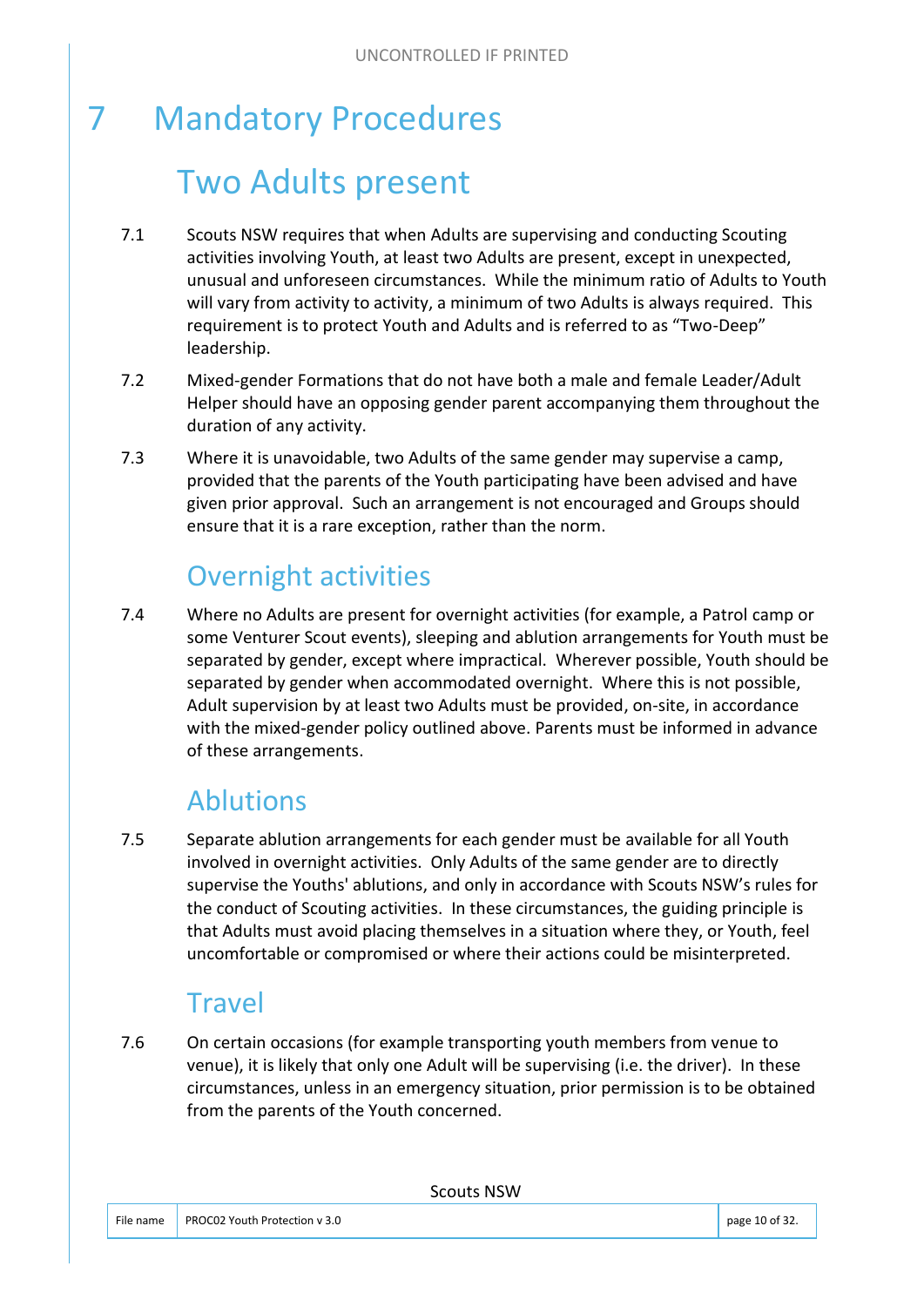- 7.7 Under no circumstance should any Adult accept a third party Youth into travel arrangements without the prior permission of parents. Adults should not place themselves in positions where they, or Youth, feel uncomfortable or compromised or where their actions could be misinterpreted.
- 7.8 Other than as a parent/guardian (or in a clear emergency), Adults must not travel alone with one child in a motor vehicle, watercraft or aircraft (other than a twoseater glider, the use of which must have the prior approval of the parent/guardian).
- 7.9 Other than as the child of a parent/guardian, where an Adult is accompanying a Youth home from an event, the Adult and Youth when together must remain in clear view of the public/other passengers at all times. Adults must not remain alone with a Youth following a meeting or other activity. Another Adult must be present or where another Adult is not available, several other Youth members must be present.
- 7.10 When there is a need to travel alone with a Youth (other than as a Youth's parent/guardian) in advance of such travel -:
	- The Group Leader (or the Adult's direct supervisor) must be informed (the Group Leader must monitor for any pattern of occurrence);
	- The Youth's parents/guardians must be informed and consent obtained;
	- The Adult must make a diary note of the date, time and circumstances for future reference, if required; and
	- The Adult must report the situation to the Child Protection Officer at State Office on 02 9735 9000 or via [YouthProtection@nsw.scouts.com.au](mailto:YouthProtection@nsw.scouts.com.au) within 48 hours.

Where there is an emergency situation, a report should be prepared within 48 hours outlining the reasons for deviation from the above procedure. This report should be submitted in the same way as outlined above.

## Contact by external parties

7.11 It is the responsibility of all Adults to ensure as far as reasonably practicable, that while engaged in Scout activities, Youth are protected from unauthorised contact by external parties. Care is to be taken to include this consideration in the planning of activities, including consideration of the possibility of 'remote access' via camera or recording equipment. Adults must be vigilant and aware at all times and ensure adequate supervision of all Youths under their care.

## Photographs

7.12 Permission must be obtained from the parent/guardian of Youth before photographs are taken by Adults and Youth for use by the Association. Permission is provided by the parent/guardian ticking the appropriate box on the Youth Membership Application Y1 form at the time of joining. Where permission is not granted, Adults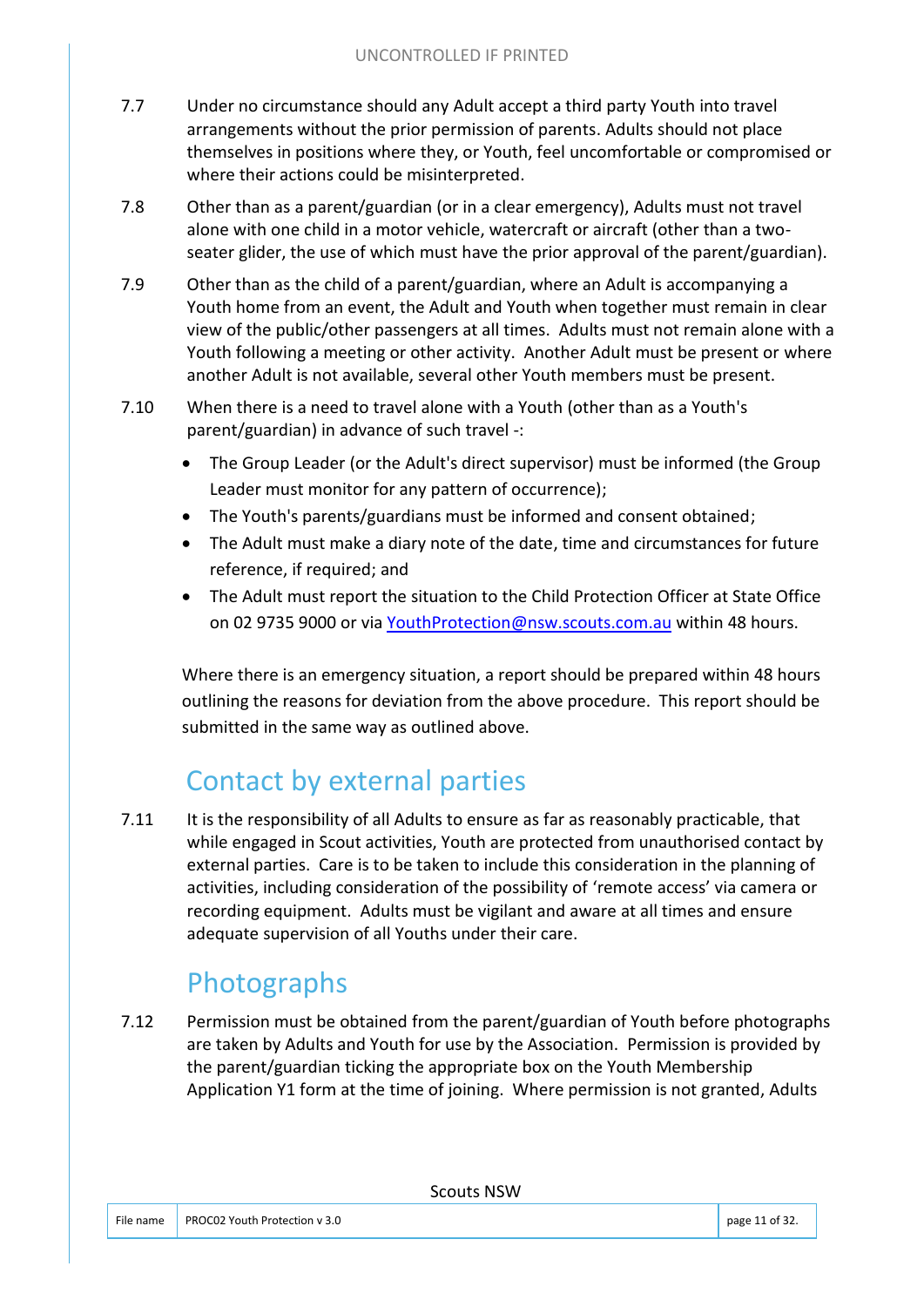present at an event must take reasonable steps (in a discreet and sensitive manner) to prevent the Youth concerned being photographed.

7.13 Media access to Youth must be authorised in advance by the relevant Region Commissioner, the Branch Chief Commissioner (or his delegate) and the Youth's parent/guardian.

#### Digital recording

- 7.14 Scouts NSW acknowledges the difficulty involved in controlling the use of digital cameras, phone cameras and similar devices. Adults should exercise judgement in this area on a case by case basis and where necessary, confiscate equipment.
- 7.15 Adults and Youth Members should not use recorders of any kind in sleeping, changing or bathing (washing) areas.

# 8 Appropriate Behaviour

- 8.1 At all times, Adults must avoid placing themselves in situations where they feel uncomfortable or compromised or where their actions could be misinterpreted.
- 8.2 Item 8 in the Scouts Australia Code of Conduct states:

*Adults in Scouting, for their own protection, should avoid potentially compromising situations by ensuring, where reasonably possible, that at least two adults are in attendance whilst supervising and/or accompanying Youth Members.* 

Adults should abide by their Scout Promise, the Scout Law, the Code of Conduct, the Scouts NSW *Youth Protection Policy* and this Procedure. In addition, they should report any breaches or incidents of which they become aware.

Any non-compliance with the requirements of this procedure MUST be reported directly to the Chief Commissioner, the Deputy Chief Commissioner (Issues Management), the Chief Executive Officer or the Child Protection Officer at the NSW State Office on 9735 9000 or via [YouthProtection@nsw.scouts.com.au.](mailto:YouthProtection@nsw.scouts.com.au)

#### Social Media

- 8.3 It is important that Adults do not place themselves in situations where their actions and communications could be misinterpreted. Adults should always include another Adult (or indeed a parent of the Child) when communicating with Children on-line and should familiarise themselves with and adhere to the Scouts Australia Social Media Guidelines which may be found at http://www.nsw.scouts.com.au/images/stories/Social Media Guidelines.pdf.
- 8.4 Youth Members are to be regularly reminded of the dangers of sharing personal information with persons only known on-line.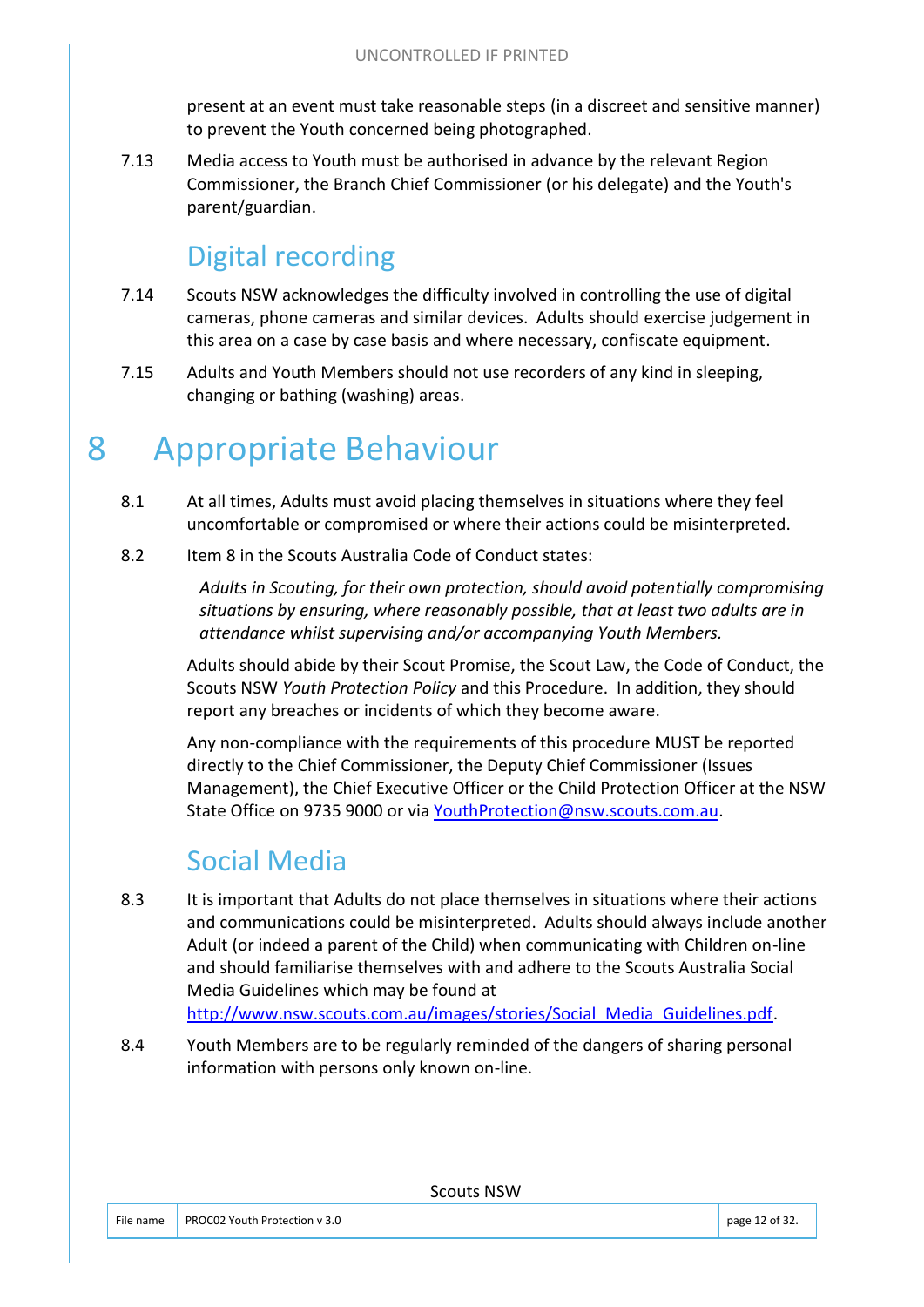## Process for dealing with allegations of inappropriate behaviour

- 8.5 Where an allegation of inappropriate behaviour is made, in collaboration with the relevant authority, the Branch Chief Commissioner or delegate will advise the individual against whom the allegation has been made, that a serious accusation has been made and that they have been immediately suspended from any involvement with Scouting activities (including the wearing of the Scout uniform and attending any Scout premises). Within seven days the Adult will receive formal, written advice of their suspension, including details of the suspension process and next steps.
- 8.6 If the person is an employee, the Chief Executive Officer may immediately suspend the employee with or without pay at the Chief Executive Officer's sole and absolute discretion.
- 8.7 Where sexual abuse is alleged, details of the accusation and contact with the subject of the allegations will be managed by the relevant authority. Where other forms of Child Abuse are alleged, the Chief Commissioner will determine how the matter will be managed, after consultation with the relevant authorities.
- 8.8 In the case of a report involving Child Abuse of a non-sexual nature, the matter will be dealt with via the Scouts NSW *Behavioural Management Policy* and procedures.
- 8.9 Where an allegation is substantiated to the satisfaction of the Chief Commissioner, an individual's membership and role with Scouts NSW may be revoked immediately. The Scouts Australia national office will also be notified.
- 8.10 Where no further action is taken by the police or any other authority, Scouts NSW reserves the right to refuse the reinstatement of an Adult member. Any revocation of membership remains at the sole discretion of the Chief Commissioner.

Where any member, parent, youth member or child raises any concerns that appropriate process and procedure are not being followed, they may contact the Child Protection Officer at the NSW State office on 02 9735 9000 or via [YouthProtection@nsw.scouts.com.au](mailto:YouthProtection@nsw.scouts.com.au) .

# 9 Review of Policies and Procedures

- 9.1 Every 6 months the Child Protection Officer and the Deputy Chief Commissioner (Issues Management) will review a proportion of complaints lodged and provide a report to the Chief Commissioner outlining suggested improvements to Scouts NSW's youth protection procedures.
- 9.2 Every 3 years, or earlier if directed by the Chief Commissioner, this Procedure and the *Youth Protection Policy* will be reviewed by a committee consisting of the Deputy Chief Commissioner Issues Management, the Child Protection Officer and one other uniformed member appointed by the Chief Commissioner. That committee will

| File name |                                           |                |
|-----------|-------------------------------------------|----------------|
|           | $\parallel$ PROC02 Youth Protection v 3.0 | page 13 of 32. |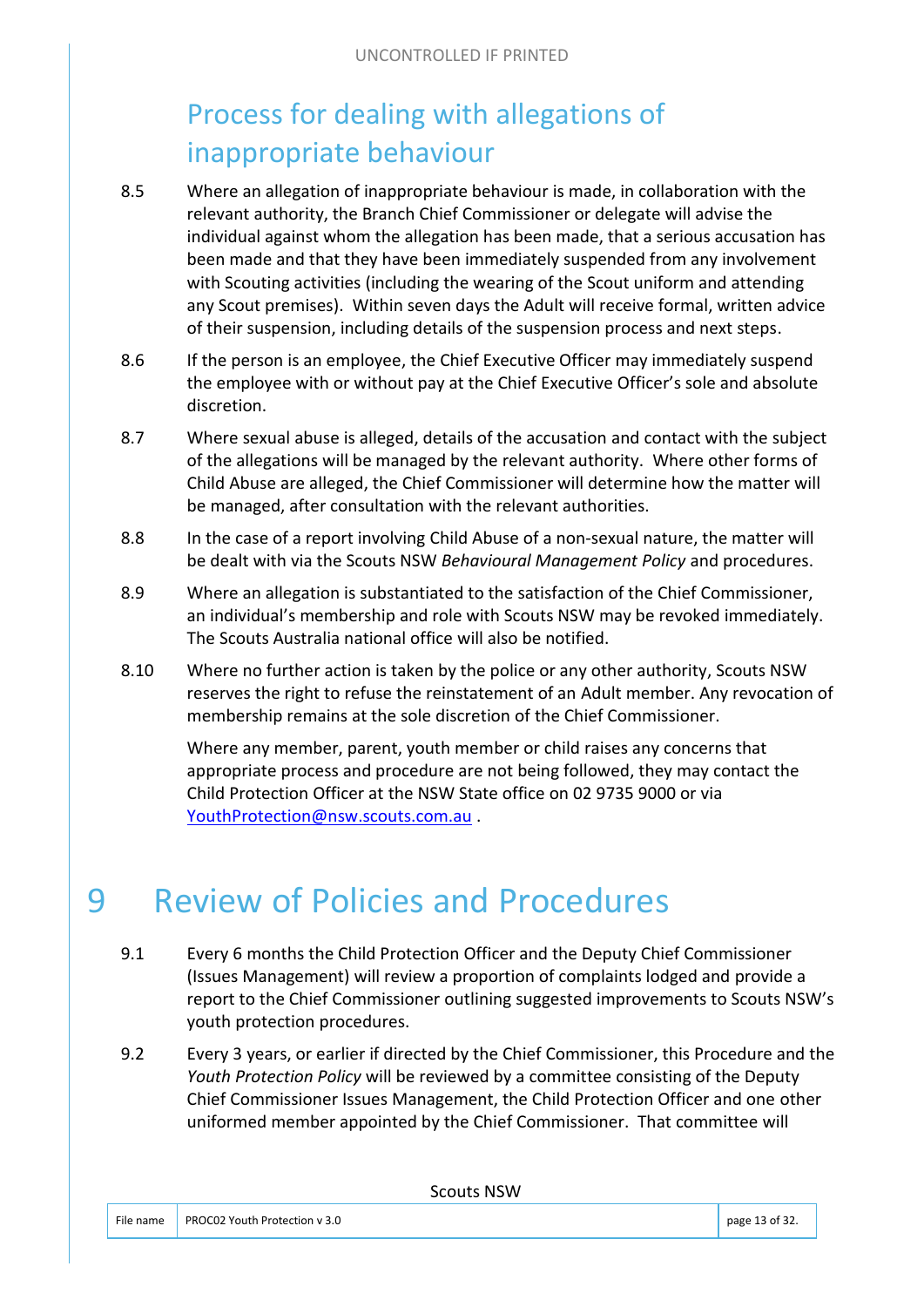provide a report to the Chief Commissioner, together with any recommendations arising from the review.

9.3 Proposals for changes to this Procedure may be directed to the Child Protection Officer at any time.

# 10 Provision of Information

- 10.1 In accordance with the principles of a Child Safe Organisation, Scouts NSW endeavours to clearly explain and publish its child protection policies and procedures on the Scouts NSW website and via e learning.
- 10.2 In addition to the processes set out above Scouts NSW conducts an on-going awareness program by:
	- Providing the *Youth Protection Policy* and *Youth Protection Procedure* to the parents/guardians of every new Youth member and to every Adult at the outset of becoming involved in Scouting or when a person is about to become a Rover Scout.
	- Group Leaders ensuring that each school term Section Leaders remind Youth of their right to be treated with respect and that they are told how to report any inappropriate behaviour.

# 11 Privacy

- 11.1 Scouts NSW maintains a Privacy Policy that clearly defines the circumstance in which any information it maintains on members and staff may be used. Scouts NSW recognises the sensitive nature of reporting and responding to child protection issues and therefore will protect, as far as is practicable, information pertaining to victims, the people who report and alleged offenders. Importantly, it should be remembered that legislation protects a person who reports Child Abuse or suspected Child Abuse.
- 11.2 Scouts NSW may share information with the Police, the Department of Family and Community Services, Scouts Australia and WOSM, at its discretion in accordance with its duty of care to the interests of protecting Youth, or as required by law.
- 11.3 Confidential records concerning Child Abuse cases will be maintained in a secure environment and retained indefinitely by Scouts NSW. Access will be strictly controlled, with approval to access the files resting with the Chief Executive Officer, the Branch Chief Commissioner, Deputy Chief Commissioner Issues Management and the Board Chair, any one of whom may approve access.
- 11.4 The privacy and confidentiality provisions of the *Youth Protection Procedure* must be observed. Only the Board Chair, Chief Commissioner and Chief Executive Officer of Scouts NSW or their delegates are authorised to comment on child protection issues to the public or to the media. A breach must be reported to the Chief Commissioner,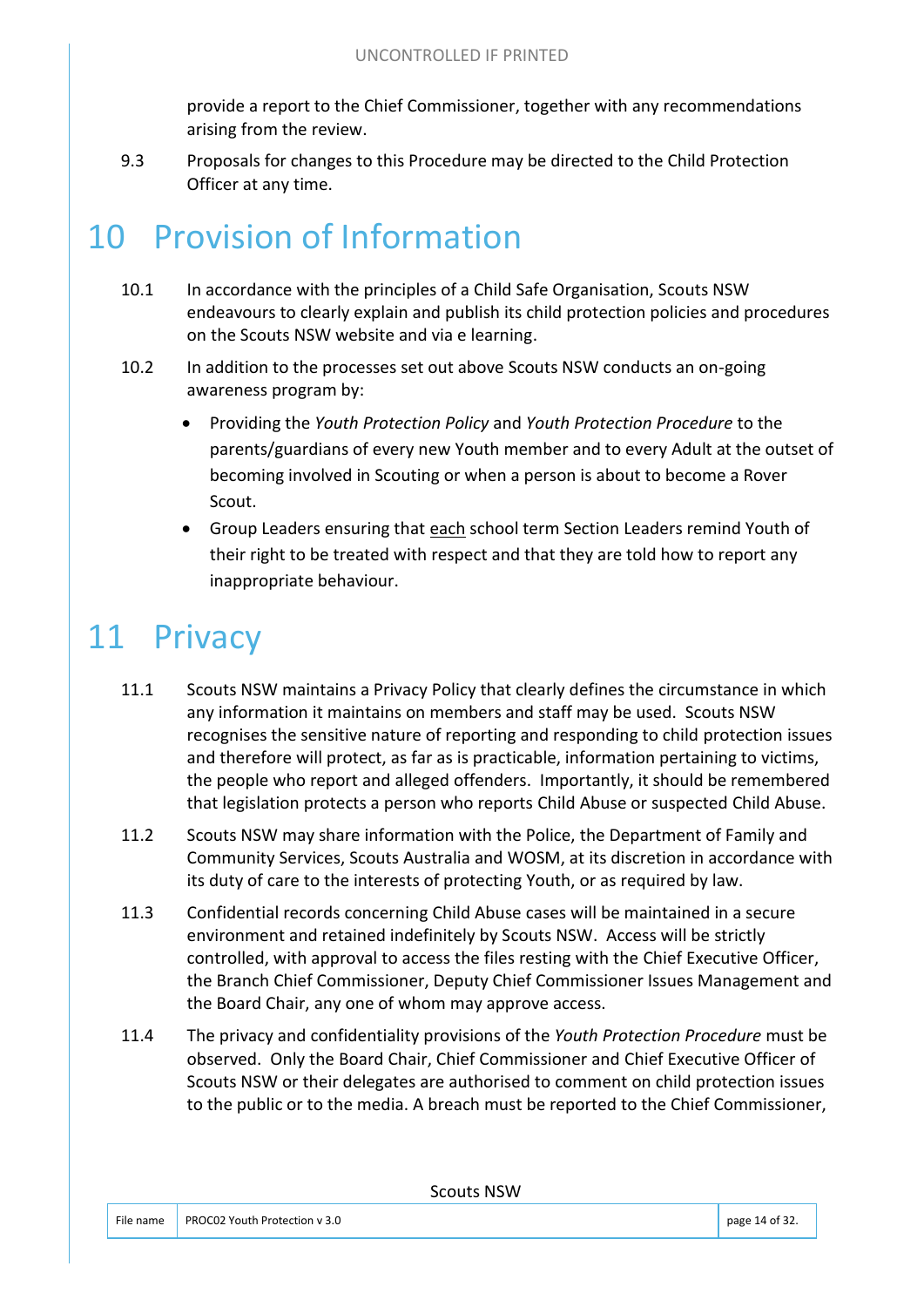the Chief Executive Officer or the Child Protection Officer at the NSW State Office on 9735 9000 or via [YouthProtection@nsw.scouts.com.au.](mailto:ChildProtection@nsw.scouts.com.au)

# 12 Related policy and procedure documents

- 12.1 The following Scouts NSW documents should be read in conjunction with this document:
	- Youth Protection Policy
	- Privacy Policy
	- *Policy and Rules* of Scouts Australia
	- Code of Conduct, Scout Law and Promise
	- Working With Children Checks Procedure

# 13 Authority

13.1 This Procedure is approved under the Authority of the Chief Commissioner of Scouts NSW.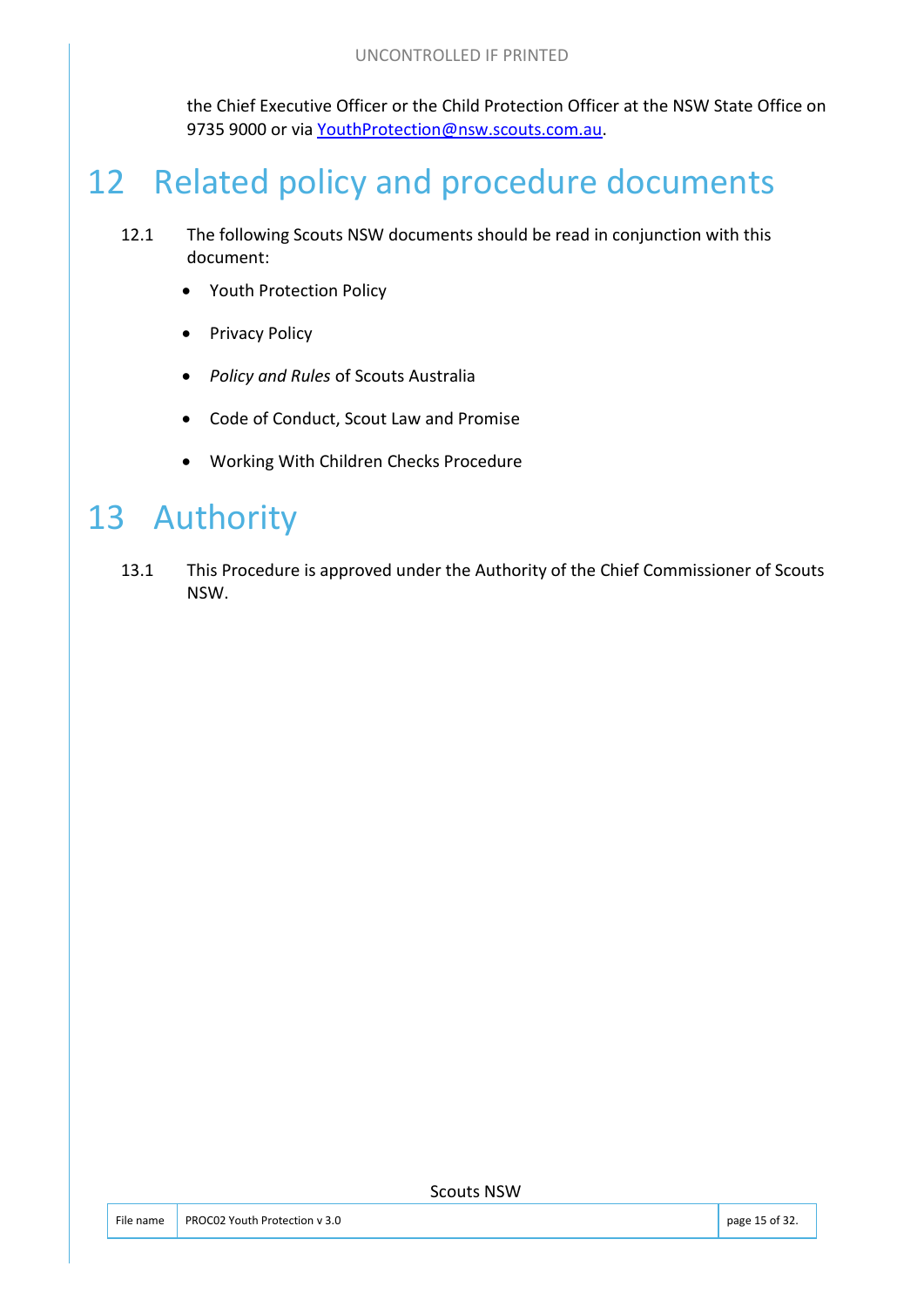#### Attachments

- A Definitions of Abuse and Possible Indicators
- B Sexual Grooming and Sexual Misconduct
- C Characteristic Behaviours
- D Guidelines for Responding to a Youth who discloses Abuse
- E Code of Conduct for Adults in Scouting
- F LSG 13 Guidelines for physical contact in Scouting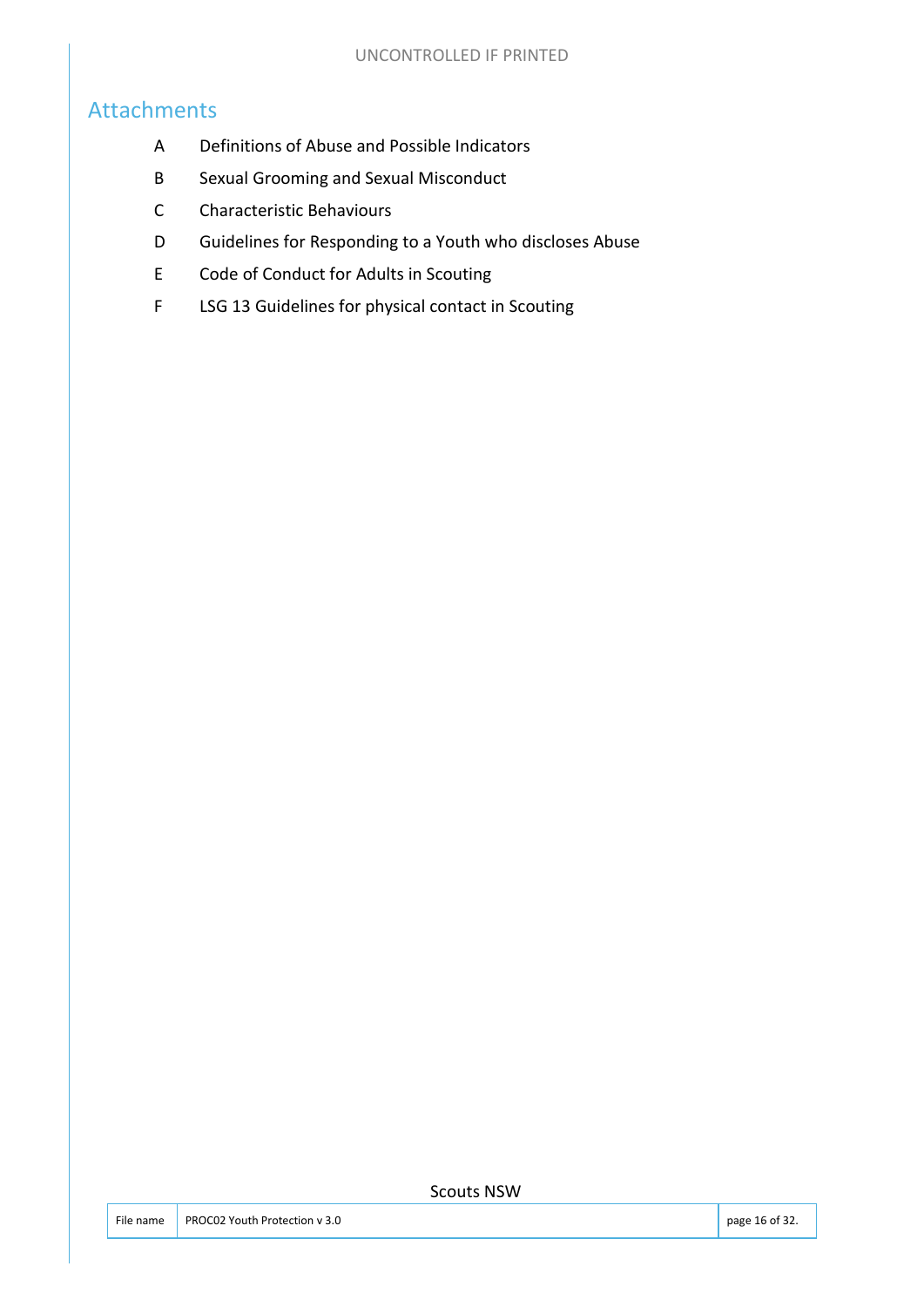# **Attachment A**

# 1 Definitions of Abuse and Possible Indicators

1.1 The *Children and Young Persons (Care and Protection) Act 1998 (NSW)* defines the extent of abuse and neglect in which the state has authority to intervene. While not necessarily an exhaustive list, child abuse is categorised in five ways. Adults in Scouting will not necessarily be in a position to be aware of all forms of abuse, especially those of a more intimate nature, and they are not expected to be so. These definitions may however assist in providing some guidance. Each category is described in detail below:

#### Physical Abuse

- 1.2 Physical abuse is when someone is deliberately hurt, or is at serious risk of being physically hurt, by their parents or carers. This can include punching, kicking, shaking or throwing, scalding/burning, strangling, or leaving a child alone in a car. It can also be from excessive physical discipline, or by being given drugs including alcohol. These injuries are not treated as accidental. Possible signs of physical abuse:
	- Broken bones or unexplained bruises, burns or welts in various stages of healing.
	- The child or young person can't explain an injury, or the explanation is inconsistent, vague or unlikely.
	- The parents saying that they're worried that they might harm their child.
	- Family history of violence.
	- Female genital mutilation.
	- Delay between being injured and getting medical help.
	- Parents who show little concern about their child, the injury or the treatment.
	- Frequent visits to health services with repeated injuries, illnesses or complaints.
	- The child or young person seems frightened of a parent or carer, or seems afraid to go home.
	- The child or young person reports intentional injury by their parent or carer.

File name PROC02 Youth Protection v 3.0 page 17 of 32.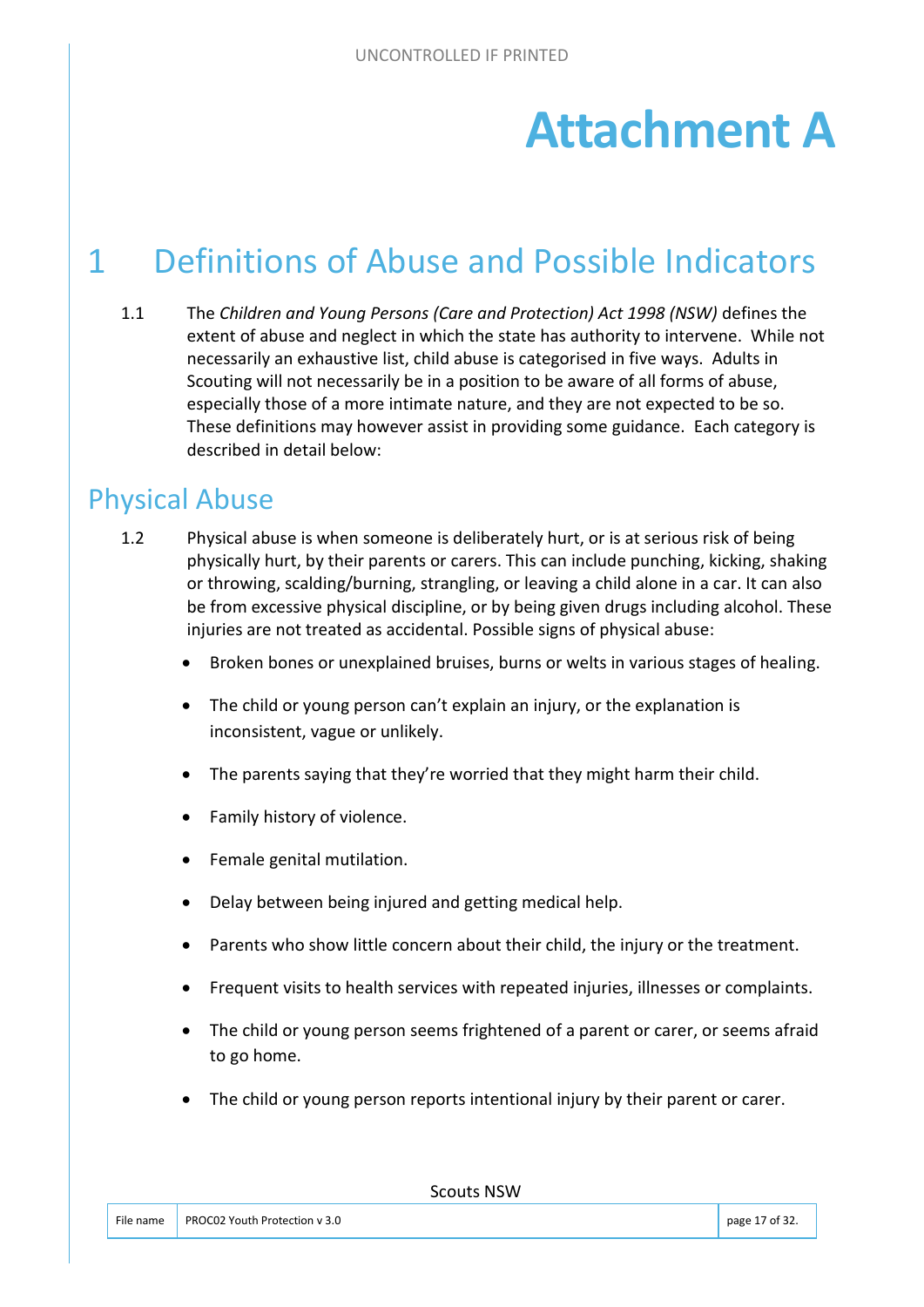- Arms and legs are kept covered by clothing in hot weather.
- Ingestion of poisonous substances including alcohol or drugs.
- The child or young person avoids physical contact (particularly with a parent or carer).

#### Sexual Abuse

- 1.3 Sexual abuse is children and young people being exposed to inappropriate sexual activity. This includes being involved in sexual acts (masturbation, fondling, oral sex or penetrative sex); or witnessing sexual activity either directly or through pornography. Possible signs of sexual abuse:
	- Inappropriate sexual behaviour for their age and developmental level (such as sexually touching other children and themselves).
	- Inappropriate knowledge about sex for their age.
	- Disclosure of abuse either directly, or indirectly through drawings, play or writing.
	- Pain or bleeding in the anal or genital area, with redness or swelling.
	- Fear of being alone with a particular person.
	- Child or young person implies that they have to keep secrets.
	- Presence of sexually transmitted infection.
	- Sudden, unexplained fears.
	- Bet wetting and soiling.

#### Emotional Abuse

- 1.4 Emotional abuse is being treated in ways that damages a child's ability to feel and express a range of emotions. This can be caused by behaviours that occur over time, such as verbal abuse and teasing, rejection, physical or social isolation, threats and bullying. Possible signs of emotional abuse:
	- Parent or carer constantly criticises, insults and puts down, threatens, or rejects the child or young person.
	- Parent or carer shows little or no love, support, or guidance.
	- Child or young person shows extremes in behaviour from aggressive to passive.
	- Physically, emotionally and/or intellectually behind others of the same age.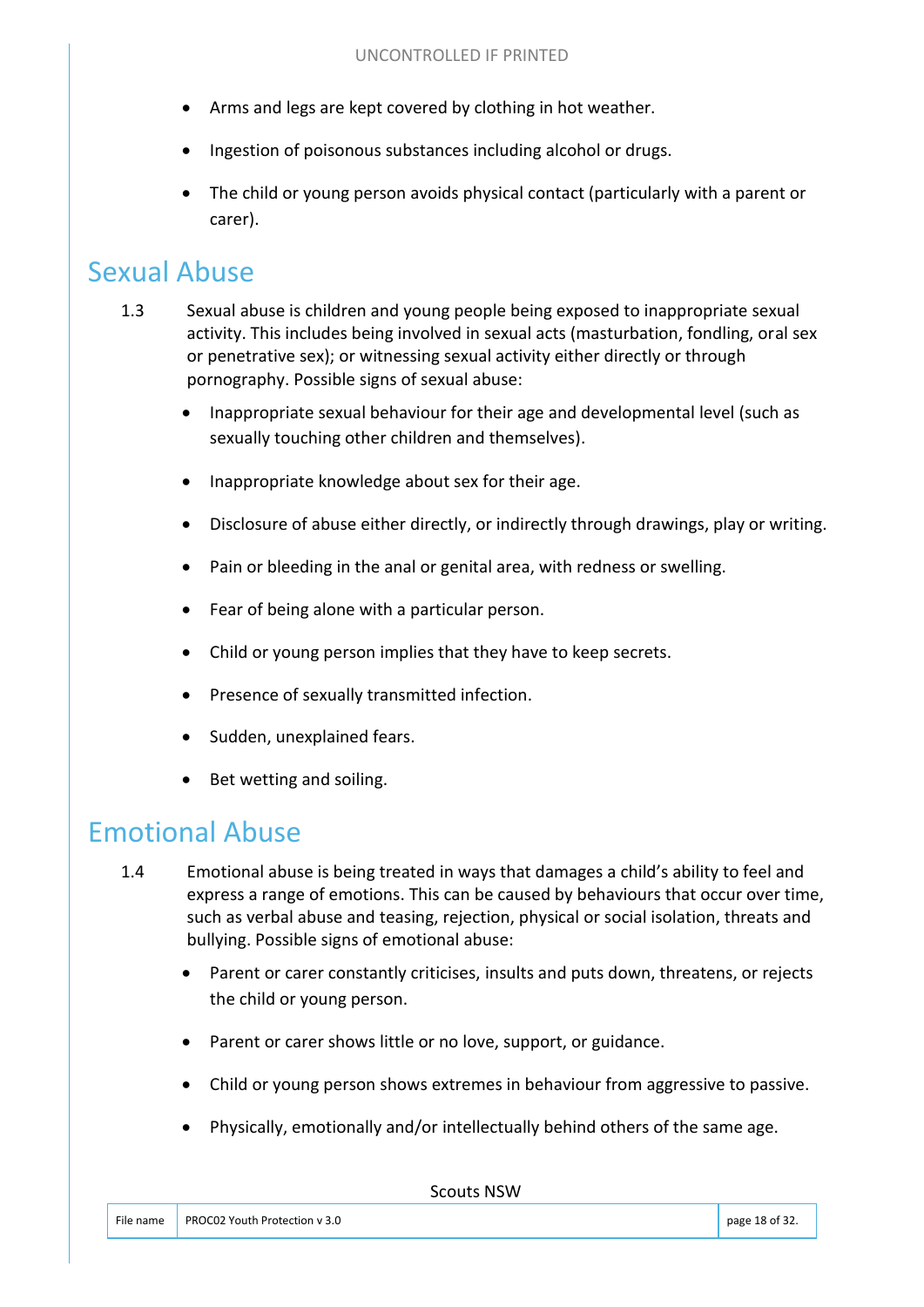- Compulsive lying and stealing.
- Highly anxious.
- Lack of trust.
- Feeling worthless.
- Eating hungrily or hardly at all.
- Uncharacteristic seeking of attention or affection.
- Reluctant to go home.
- Rocking, sucking thumb or self-harming behaviour.
- Fearful when approached by someone they know.

#### Psychological Abuse

1.5 Psychological abuse is being treated in ways that damages a child's self-esteem, personal and moral development and intelligence. This can be caused by behaviours that occur over time, for example, belittling, threatening, isolating and causing the child to feel worthless. Possible signs of psychological abuse are similar to the ones for emotional abuse.

#### Neglect

- 1.6 Neglect is not providing enough care or supervision so that the child is injured or their development is damaged. It includes lack of food, shelter, affection, supervision, untreated medical problems and abandonment. Possible signs of neglect:
	- Signs of malnutrition, begging, stealing or hoarding food.
	- Poor hygiene: matted hair, dirty skin, or body odour.
	- Untreated medical problems.
	- Child or young person says that no one is home to look after them.
	- Child or young person always seems tired.
	- Frequently late or absent from school.
	- Clothing not appropriate to the weather.
	- Alcohol and/or drug abuse in the home.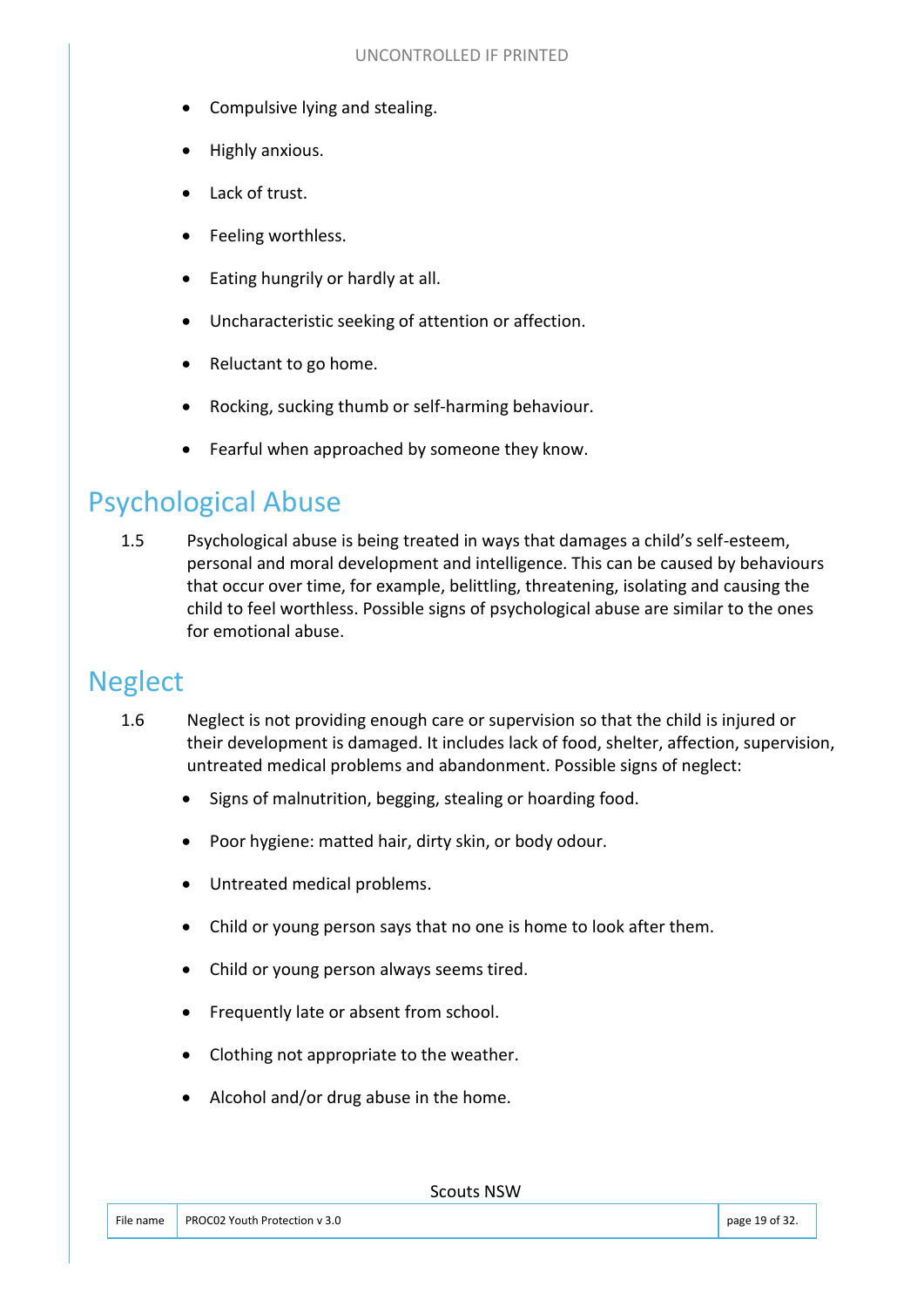- Frequent illness, minor infections or sores.
- Hunger.

Source: Department for Child Protection and Family Support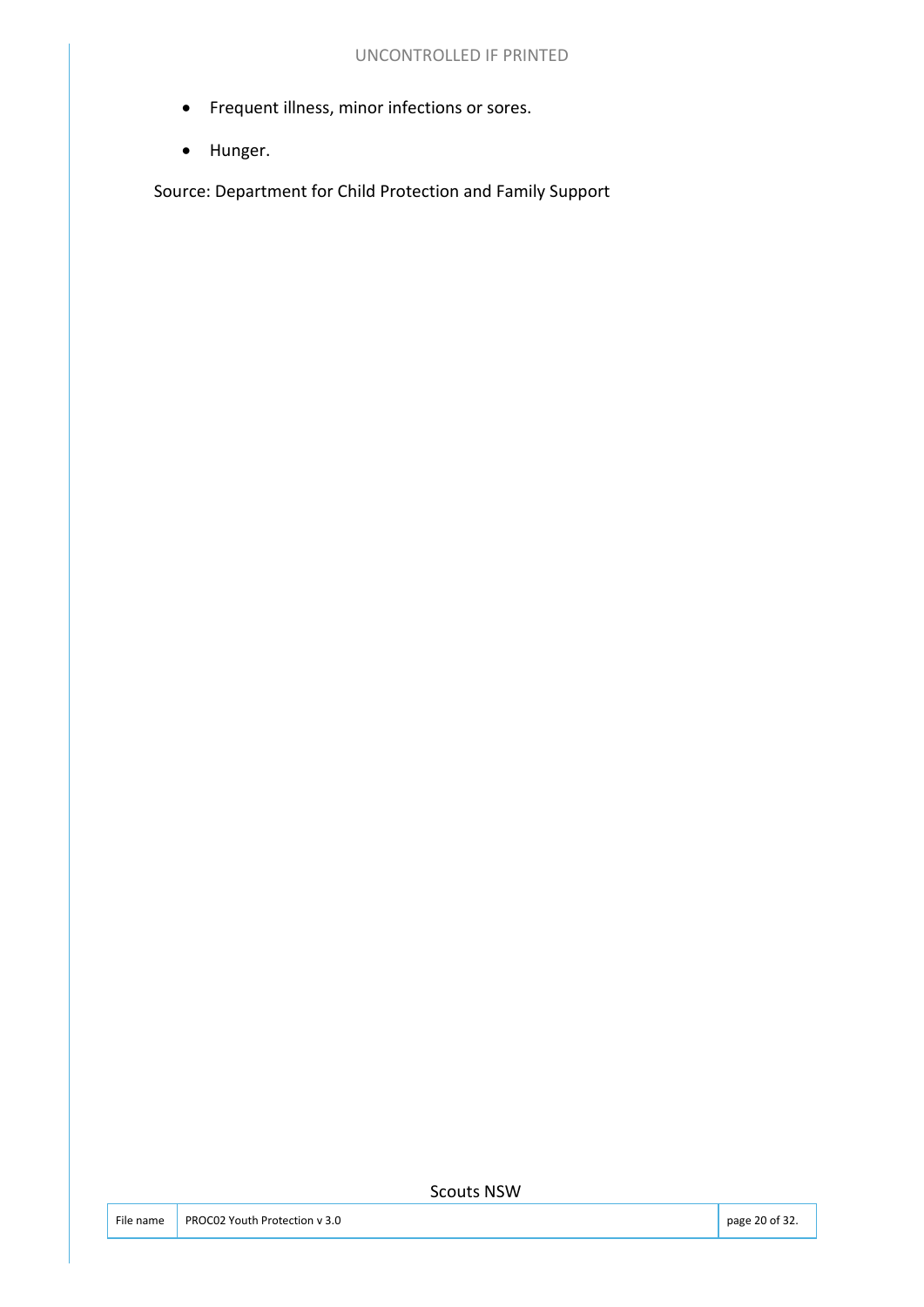# **Attachment B**

# 1. Sexual grooming

- 1.7 A lot of information exists about how to respond to sexual abuse once it has been discovered. But the best way of protecting children from harm is to be aware of the behaviours that can lead to sexual abuse and putting arrangements in place to prevent or deter the opportunity for abuse before it occurs. Organisations with unclear boundaries around contact with children can be magnets to people who wish to 'groom' children for sexual abuse.<sup>1</sup> By learning about the strategies used to 'groom' children and their families and recognising them as inappropriate behaviours an environment can be created that will deter infiltration by sexual abusers.<sup>2</sup>
- 1.8 Sexual abuse thrives in secrecy and ignorance. By being alert to potential danger signs, Scouts NSW is better able to understand the steps that can be taken to keep children as safe as possible.

## What is "grooming"?

- 1.9 Sexual abusers are often people we know; more than 8 out of 10 children<sup>3</sup> who are sexually abused know their abuser. They may hold responsible positions in their local community, and can be personable or charismatic. Abusers come from all classes, ethnic and religious backgrounds and may be heterosexual or homosexual. Whilst a high percentage of abusers are men, some are also women.<sup>4</sup> You cannot pick an abuser out in a crowd, however you can identify behaviour that precipitates abuse. This behaviour is known as 'grooming' and research shows us that it can occur for up to 12 months before the actual sexual abuse take place.<sup>5</sup>
- 1.10 Grooming is defined as communication with a child where this is an intention to meet and commit a sex offence.<sup>6</sup> More generally it can be seen as the process by which an individual manipulates those around them – particularly, but not exclusively, the child – to provide opportunities to abuse and reduce the likelihood of being reported or discovered.
- 1.11 Research suggests that this process can be very deliberate, and while it can occur over a long period of time, sometimes this period of time is much shorter; there may

2 Wortley and Smallbone 2006

<sup>&</sup>lt;sup>1</sup> Understanding the Grooming or Entrapment Process, CPSU briefings

<sup>3</sup> (ABS, 1996, 2004a)

<sup>4</sup> Pritchard, 2004

<sup>5</sup> Wortley and Smallbone 2000

<sup>6</sup> Understanding the Grooming or Entrapment Process, CPSU briefings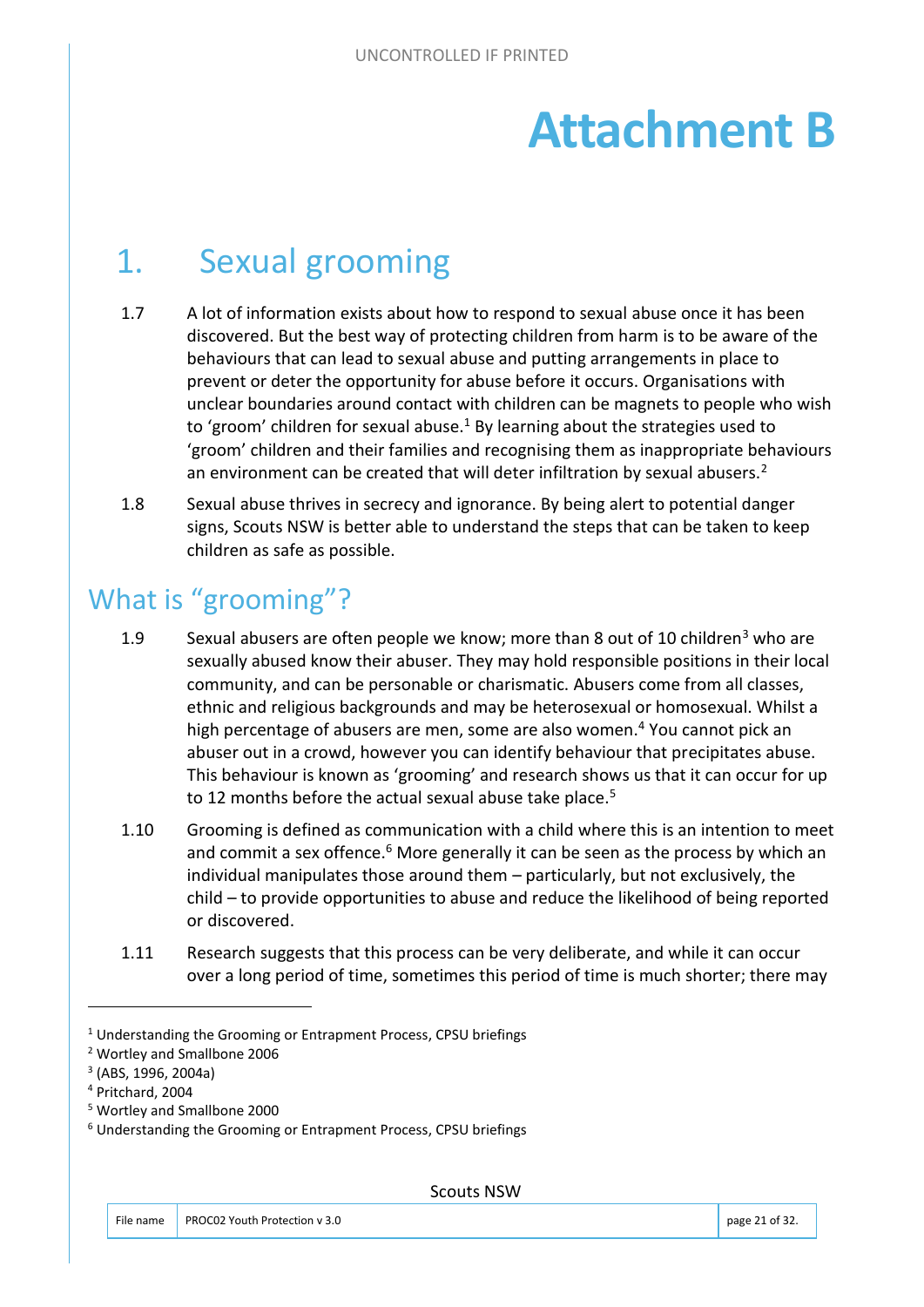not be any conscious motivation to sexually abuse a child until just before the abuse occurs. In both cases, there are often opportunities to observe and intervene, even before the would-be abuser is fully aware of what may become sexual intentions.

1.12 Unfortunately, identifying sexual grooming of children isn't always straightforward. Sometimes sexual abuse occurs as part of a pre-existing relationship in which there is genuine affection, which makes it a complex issue. But there are often clear signs that can be detected before the abuse occurs.

## How do people "groom" children for sexual abuse?

- 1.13 By getting close to children child sex offenders will often seek out adults and groom them in order to get access to their children. The sex offender can create a relationship built on trust or dependency and gain access to the children through it. Some befriend parents or carers who are facing difficulties or who are vulnerable themselves.
- 1.14 By silencing children people who want to sexually abuse children may:
	- offer them gifts or treats, and sometimes combine these with threats about what will happen if the child says 'no' or tells someone;
	- threaten them with exclusion from their peer group or loss of favour if they do not comply;
	- make the child afraid of being hurt physically, or threaten what may happen to other people if the child tells;
	- play on the child's embarrassment or guilt about what is happening, perhaps convincing them that no one will believe them; and/or
	- make the child believe he or she wanted it to happen.

#### Signs an adult may be grooming a child for sexual abuse

- 1.15 There may be cause for concern about the behaviour of an adult or young person if they:
	- Exhibit frequent physical affection such as kissing, hugging, stroking hair or wrestling even when the child clearly does not want it or it is not required.
	- Encourage child or particular children to sit on their lap and offer regular physical comfort or reassurance to a particular child without a recognised cause.
	- Seek out opportunities to be alone with a child with no interruptions.
	- Spend most of their spare time with children and have little interest in spending time with people their own age.

Scouts NICIN

|           |                               | <b>JUULIS INJIV</b> |                |
|-----------|-------------------------------|---------------------|----------------|
|           |                               |                     |                |
| File name | PROC02 Youth Protection y 3.0 |                     | page 22 of 32. |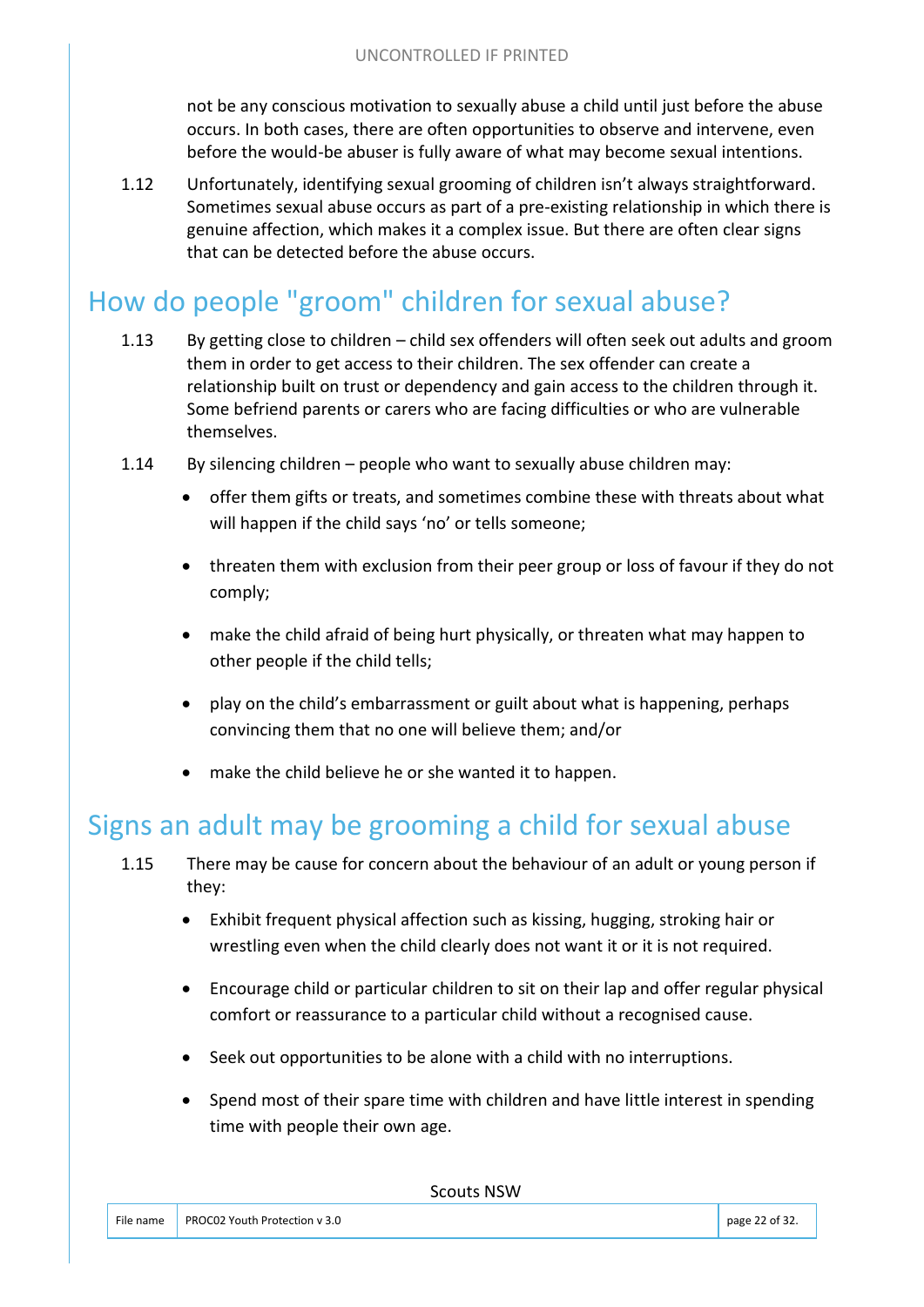- Solicit invitations to sports, events or parties where a child will be.
- Frequently arrive uninvited to places where the child or their family will be in a series of 'coincidences'.
- Spend a lot of time around places like arcades, playgrounds, parks and sports venues to get to know children so they are not seen as strangers.
- Regularly offer support to the family members of the child such as offering to babysit children for free, transport children to events, help out at social occasions involving the child or take children on outings alone.
- Offer to drive children home or collect children from events on a regular basis.
- Frequently walk in on children in the bathroom or their bedrooms.
- Treat a particular child or group of children as favoured, making them feel special compared with others in a group.
- Find out as much as possible about the child and use that information to engage the child and drive a wedge between the child and any protective adults, e.g. parents, teachers or coaches.
- Purchase gifts or collect items of interest regularly for a specific child or group of children.
- Tell secrets to a child and encourage the keeping of secrets.
- Display ambiguous sexual behaviour, e.g. showing the child pictures of other children wearing swimsuits or less.
- Display clearly inappropriate sexual behaviour, e.g. showing the child pornographic pictures, using explicit sexual language around children.

## Key points

- Child sexual abuse thrives in secrecy.
- People who abuse children may spend up to 12 months 'grooming' a child before they commit a sexual act with them.<sup>7</sup> However, the period of time spent grooming can also be short, with the impulse occurring not long before the abuse happens.

<sup>&</sup>lt;sup>7</sup> Child Sexual Abuse in Queensland: Offender Characteristics and Modus Operandi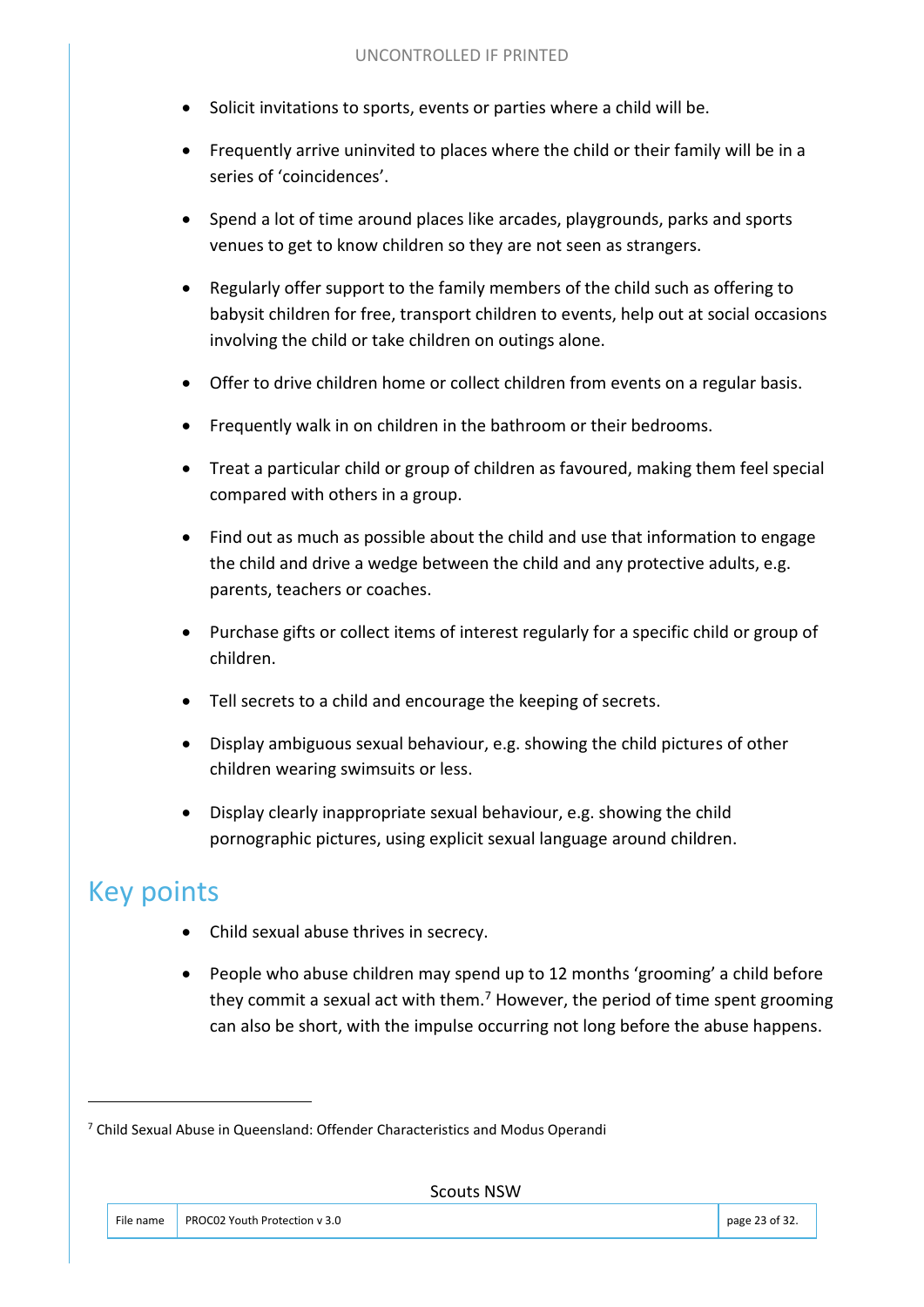- People do not just 'groom' children, they also 'groom' the adults around them.
- Environments that have defined boundaries in regards to appropriate behaviour are less likely to attract sexual abusers.<sup>8</sup>
- Staff, volunteers and visitors should follow defined protocols for appropriate behaviour or be excluded.
- Identification of sexual grooming of children can be a complex issue. Adults should remain vigilant regarding signs of unusual or concerning behaviour and report concerns immediately.

# 2 Sexual misconduct involving a Child

#### Extract from the Office of the Children's Guardian Fact Sheet on Reportable Workplace Conduct 2013

- 2.1 The term 'sexual misconduct' includes sexual offences.
- 2.2 The term 'sexual offence' encompasses all criminal offences involving a sexual element that are 'committed against, with or in the presence of a child'.
- 2.3 These offences include (but are not limited to) the following:
	- Indecent assault.
	- Sexual assault.
	- Aggravated sexual assault.
	- Sexual intercourse and attempted sexual intercourse.
	- Possession, dissemination, or production of child pornography or child abuse material.
	- Using children to produce pornography.
	- Grooming or procuring children under the age of 16 years for unlawful sexual activity.
	- Deemed non-consensual sexual activity on the basis of special care relationships.
- 2.4 All cases involving a sexual offence would also involve sexual misconduct.

<sup>8</sup> Understanding the Grooming or Entrapment Process, CPSU briefings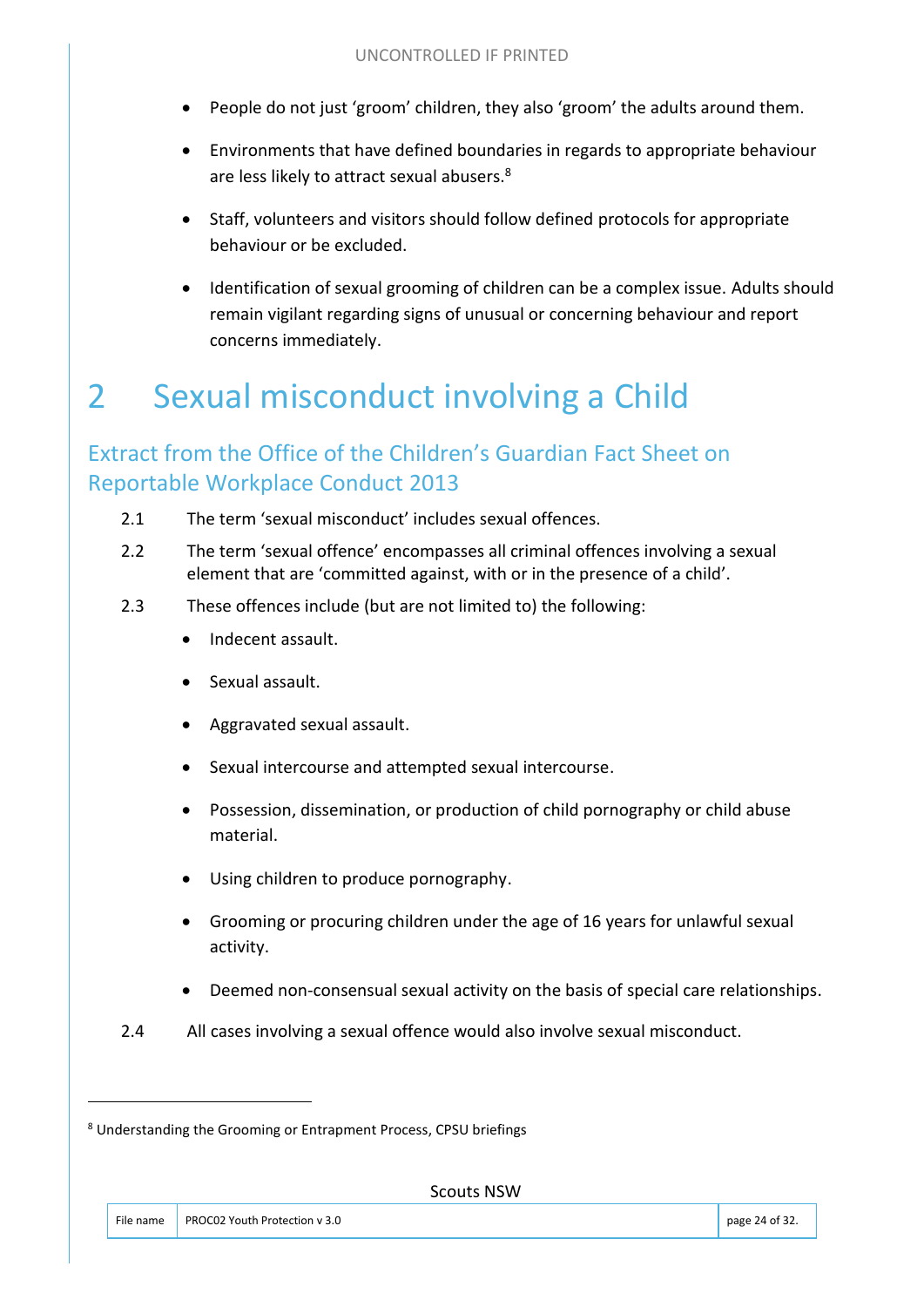#### What is sexual misconduct?

- 2.5 The term 'sexual misconduct' includes conduct that does not necessarily equate to a criminal offence (for example, criminal proceedings may not have been commenced or proceeded to a finding of guilt by a court). For sexual misconduct to be reportable to the Office of the Children's Guardian, the alleged conduct must have been committed against, with or in the presence of a child.
- 2.6 There are three categories of sexual misconduct in addition to sexual offences:
	- Crossing professional boundaries.
	- Sexually explicit comments and other overtly sexual behaviour.
	- Grooming behaviour.

#### Crossing professional boundaries

- 2.7 Sexual misconduct includes behaviour that can reasonably be construed as involving an inappropriate and overly personal or intimate relationship with, conduct towards, or focus on a child or young person, or a group of children or young persons.
- 2.8 Particular care should be exercised before making a finding of sexual misconduct for 'crossing professional boundaries'. Persistent less serious breaches of professional standards in this area, or a single serious 'crossing of the boundaries' by an employee, may constitute sexual misconduct, particularly if the employee either knew, or ought to have known, that their behaviour was unacceptable.
- 2.9 The Code of Conduct and Leader Support Guides, (particularly LSG 28 explaining Two Deep Leadership) outlines the nature of the professional boundaries which should exist between Adults and children/young people.

#### Grooming behaviour

- 2.10 Grooming or procuring a child under the age of 16 years for unlawful sexual activity is a sexual offence. However, Schedule 1(2) of the Act also recognises grooming as a form of sexual misconduct. As an alternative to grooming, in many cases it will be more appropriate to consider whether there has been a 'crossing of professional boundaries' (see above) and/or other more overt sexual behaviour. Grooming behaviour is explained above.
- 2.11 The types of behaviours that may lead to such a conclusion are set out previously.

#### Sexually explicit comments and other overtly sexual behaviour

- 2.12 Sexual misconduct includes a broad range of sexualised behaviour with or towards children.
- 2.13 While it is not possible to provide a complete and definitive list of unacceptable sexual conduct involving children, the following types of behaviour give strong guidance: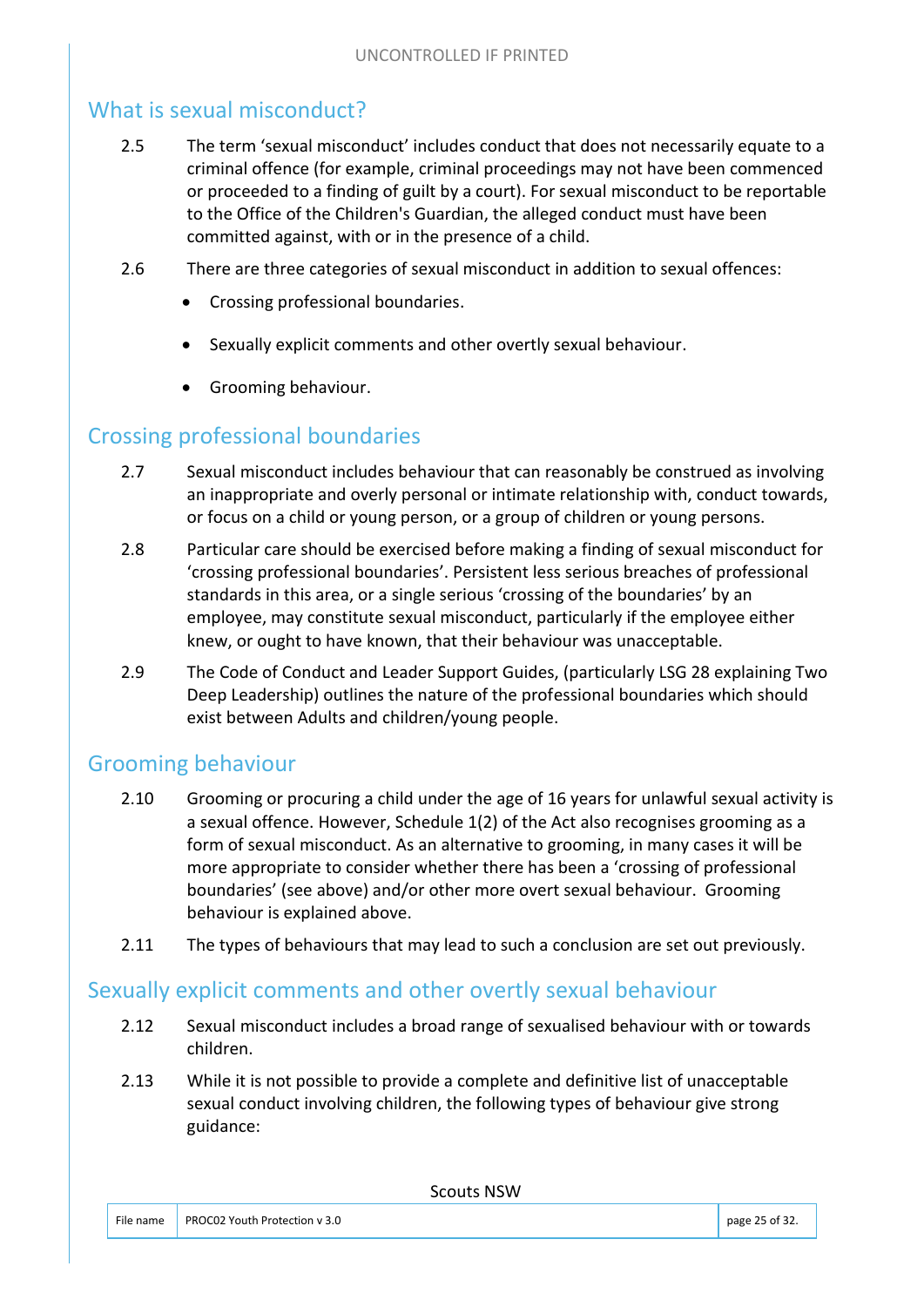- Sexualised behaviour with or towards a child (including sexual exhibitionism).
- Inappropriate conversations of a sexual nature.
- Comments that express a desire to act in a sexual manner.
- Unwarranted and inappropriate touching involving a child.
- Personal correspondence and communications (including emails, social media and web forums) with a child or young person in relation to the adult's romantic, intimate or sexual feelings for a child or young person.
- Exposure of children and young people to sexual behaviour of others including display of pornography.
- Watching children undress in circumstances where supervision is not required and it is clearly inappropriate.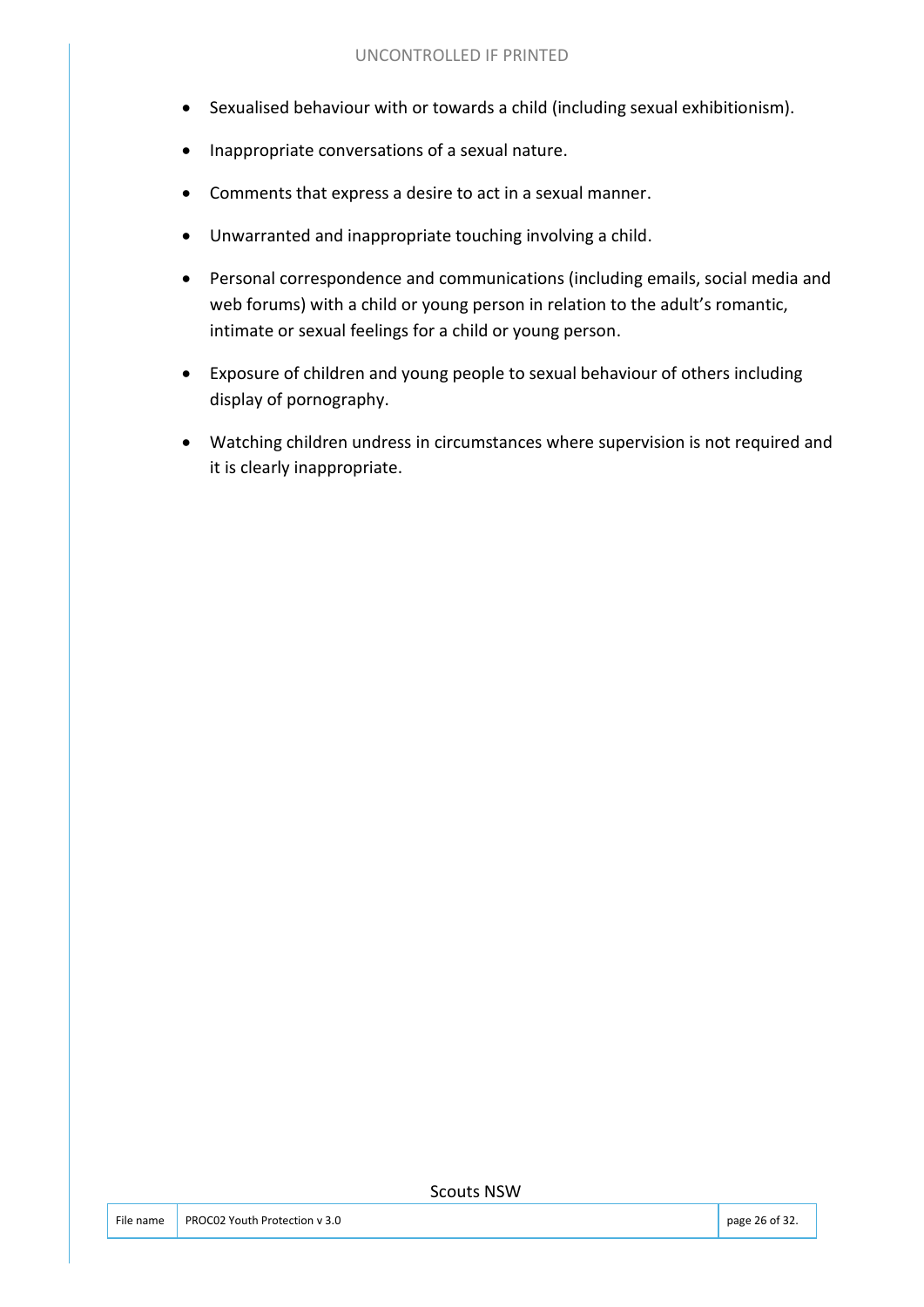# **Attachment C**

# Characteristic behaviours

- 2.15 It is important that Adults exercise appropriate vigilance to identify concerning behaviours. The list below represents certain behaviour characteristics that often apply to a person who is engaging in, or who intends to engage in, Child Abuse. It is important to understand that, in the Scouting context, one or two of these behaviour characteristics on their own do not necessarily indicate that a person is an abuser or a potential abuser. Ongoing behaviour that involves several characteristics together might provide reason to raise concern. Even where there is no known victim or suspected victim, an Adult who has concerns about someone, must report their observations as set out in this Procedure.
- 2.16 Possible general indicators of an offender include:
	- When the majority of a suspected abuser's relationships are with children (some abusers don't relate well to people of their own age).
	- Is over friendly/familiar with children.
	- Describes children as angelic or pure.
	- Has low self-esteem, poor self-image (possibly due to emotional deprivation or sexual abuse as a child).
	- May remove himself/herself mid-way through an activity to have time with children who may be in the toilets.
	- Gives articles of his/her clothing to a child as gifts, e.g. a cap, a jacket, footy-shirt etc. This is an attempt to demonstrate ownership of the child.
	- Carries photos of children other than his/her own, often indicating that these children love him/her.
	- Gives extreme affection to children, e.g. front-on close hugging, always touching or flirting.
	- Flatters children and boosts their egos.
	- Has favourites to whom gifts are given.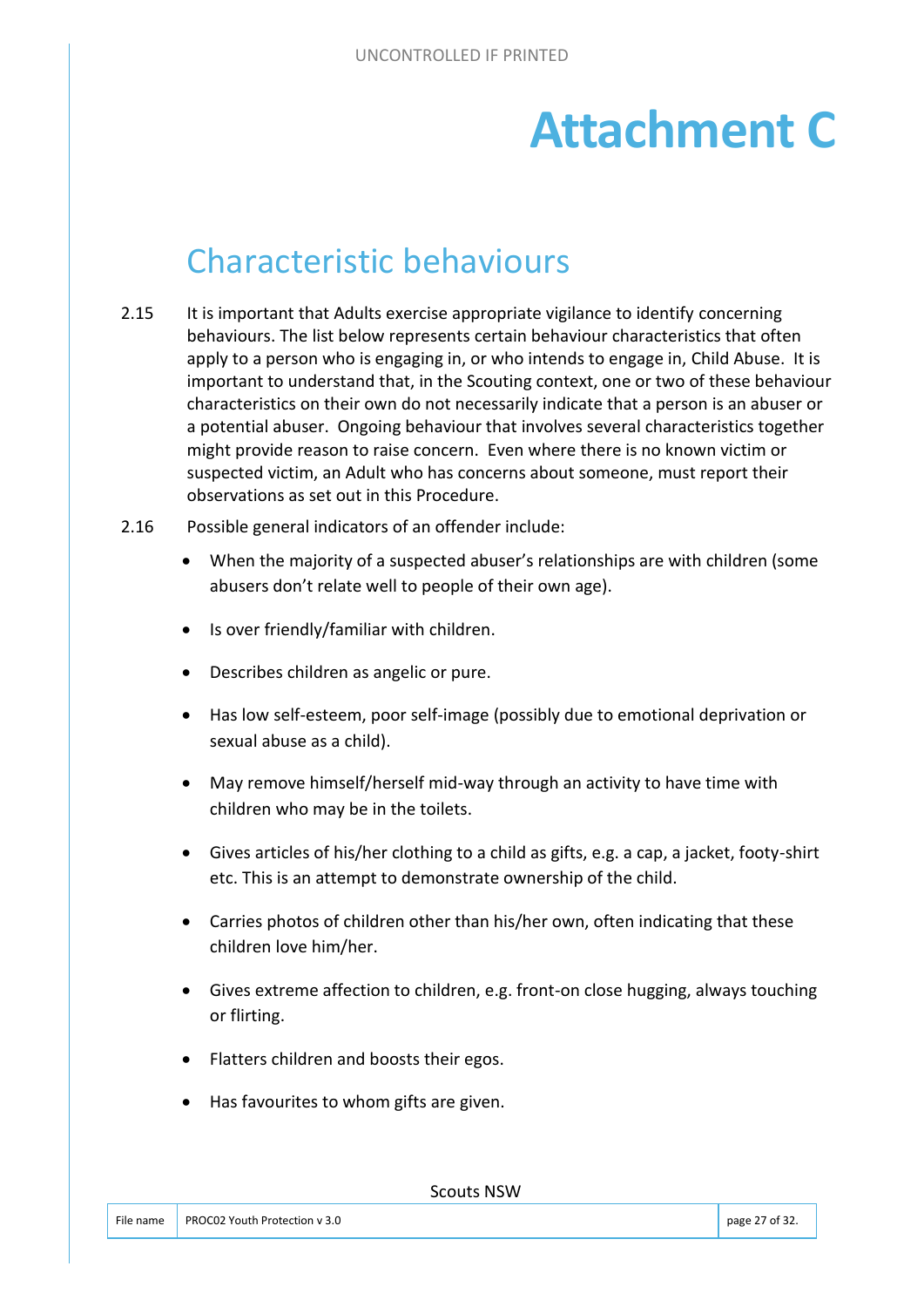- Pays special attention to sad, isolated or lonely children and those in single parent families.
- Displays withdrawn, placid demeanour.
- Can be single or married. Some reports show that 47 per cent of child abusers are married.
- Over emphasis upon morality are legalistic and inflexible. Could well be a reflection of his/her own bad actions.
- Strong denial of offence or any intention to offend.
- Convincing in protests of innocence has developed this as a defence mechanism. May be very outspoken about child sex offenders.
- Avoids screening processes, or attempts to do so.
- Attempts to engineer opportunities to be alone with a child, e.g., babysitting, targets single parents, child minding, etc.
- Offers to take or takes child home, shopping or on an outing. Offers to collect child from school.
- Dislikes submission to authority, prefers to work alone, and is negative (or dismissive) when sexual abuse topics are raised.
- Spends considerable time with children.
- Voices opinion on sex education, suggesting that children are not taught properly.
- Can be any personal or social make-up, e.g. extrovert, introvert, married, single, old, young, rich or poor. While the majority of abusers are male, they are not necessarily always so.
- 2.17 Possible indicators of an offender in the family context include:
	- Shows improper behaviour.
	- Showers with children.
	- Expects an open door policy in the bathroom.
	- Attempts to sit children on lap, even when child or adolescent resists.
	- Exhibits inappropriate hugging and/or kissing.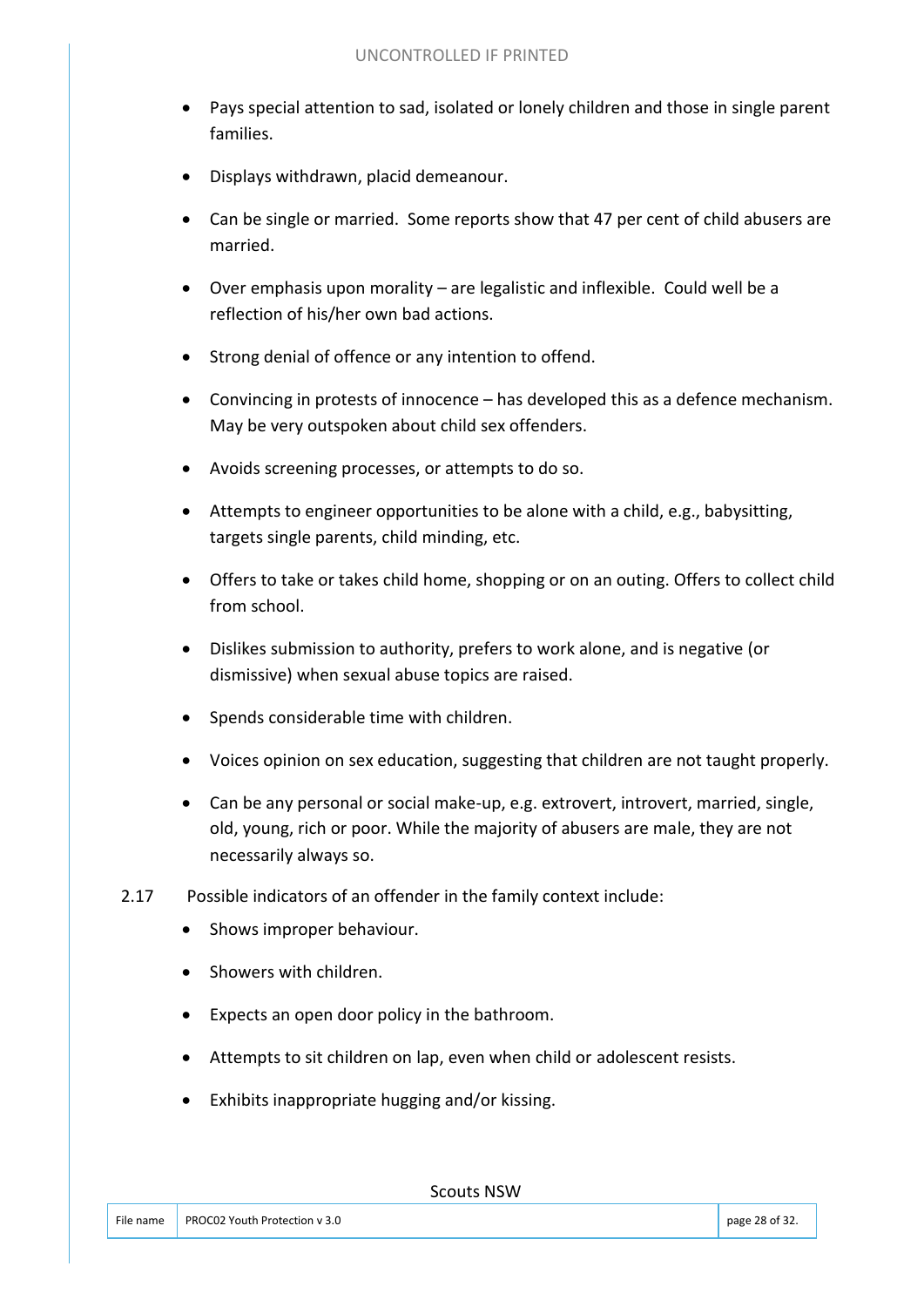- Attempts to shut down spouse/child communications.
- Children don't want to be home alone with the person.
- Is jealous of child's boyfriend/girlfriend.
- Child is treated like a spouse in conversation or decisions.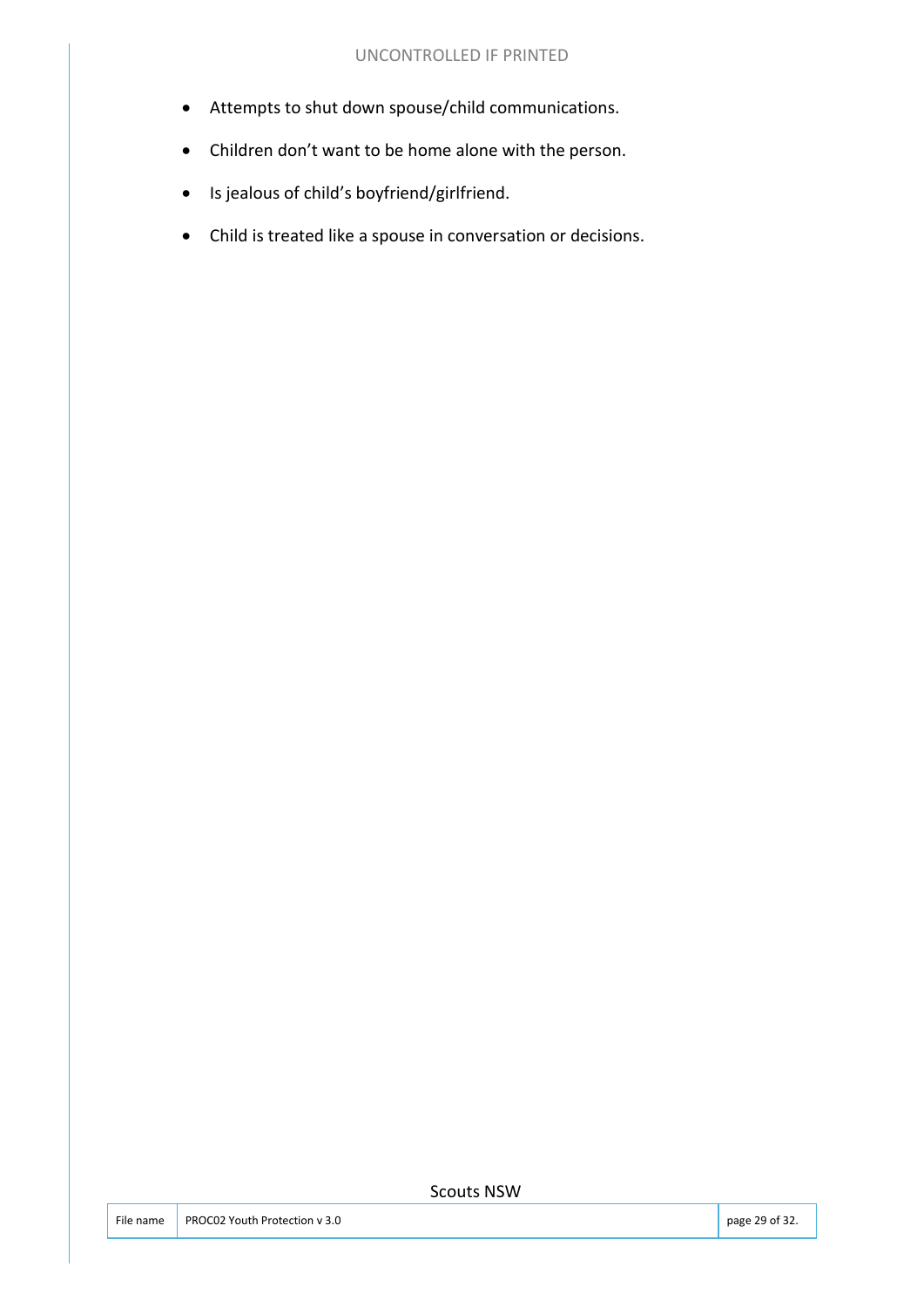# **Attachment D**

# 1 Guidelines for Responding to a Youth Who Discloses Abuse

- 1.1 One way in which a member, supporter or staff member may become aware of Child Abuse is through disclosure by the victim. When a child under 18 years of age begins to share an experience of Child Abuse, the following guidelines are to be followed:
	- Listen to the child carefully, but do not press the child for details. It is not your role to conduct an investigation. Asking leading questions may in fact prejudice any subsequent investigations.
	- Be clear that you believe the child. It is essential to understand that children rarely fabricate allegations of Child Abuse and all disclosures of Child Abuse should be taken seriously.
	- Reassure the child that what happened is not the child's fault. Children are never responsible for violence or sexual misbehaviour inflicted on them by other people.
	- Reassure the child that it is right to tell someone and that you are pleased that the child has shared this with you. Abusers may threaten a victim in an attempt to ensure silence.
	- Acknowledge that it is hard to talk about these issues.
	- Do not make promises that you cannot keep (e.g. confidentiality). Reassure the child that certain adults who can give protection need to know so that the Child Abuse can be stopped.
	- Never say, "I don't believe it". Do not show emotions such as disgust, horror, disbelief or panic in front of the child. This risks making the child feel ashamed and helpless, adding to the Child Abuse inflicted by the abuser. If a child senses that you cannot cope with the information, the child will likely lose confidence in you and withdraw, thus enabling the abuser to continue the Child Abuse.
	- Make notes of the conversation immediately while the facts are still fresh in your mind for reporting purposes. The Child Protection Form available from the Scouts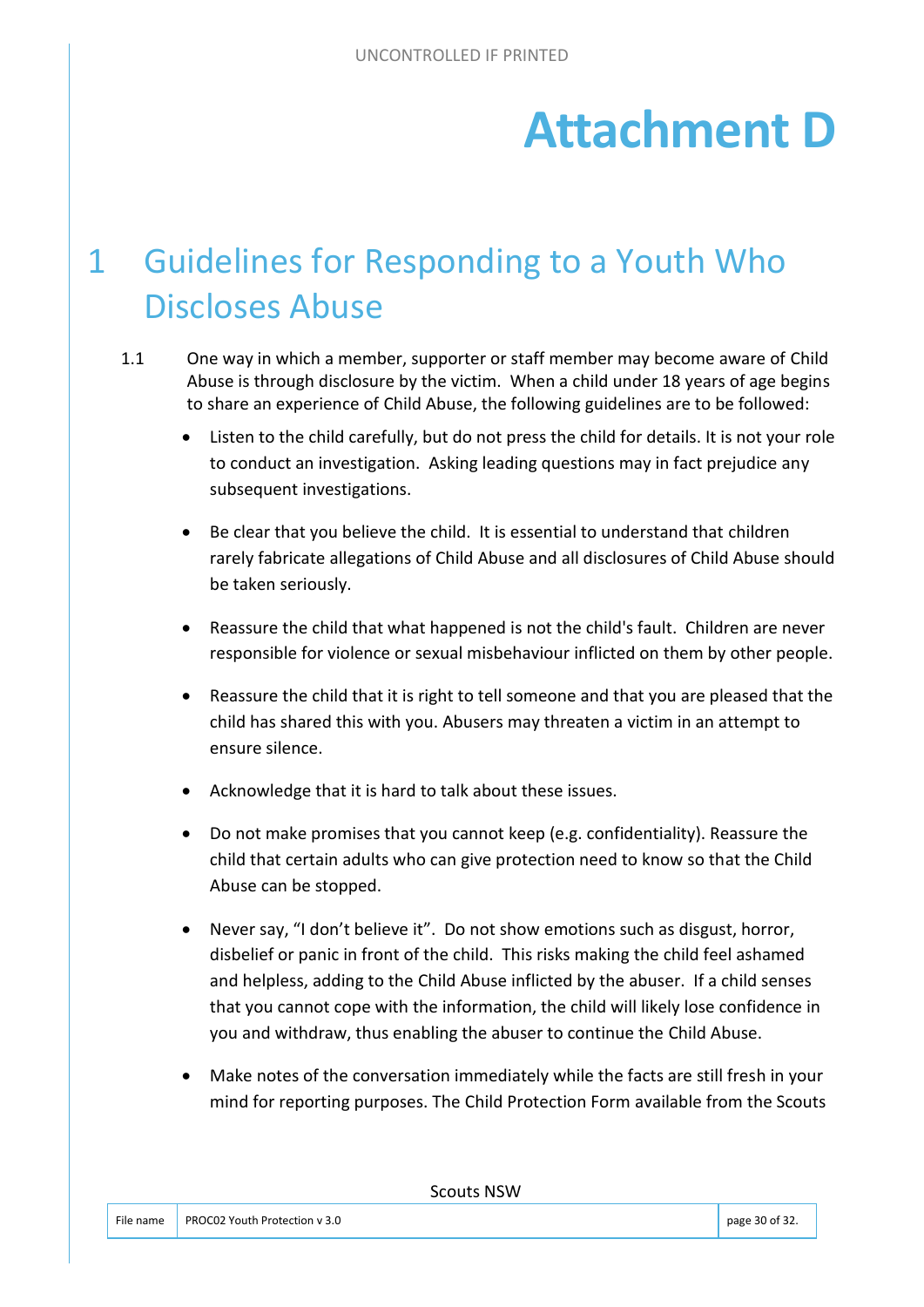NSW Website should be used to make a report to Branch, in accordance with the Child Protection Procedures in this Procedure document.

• Remember, the alleged abuser must not be approached.

*Finally, where a child is accused of inflicting Child Abuse on another child, it may well be the child is also a Child Abuse victim. This is a very sensitive issue and must be handled by a person with professional qualifications.*